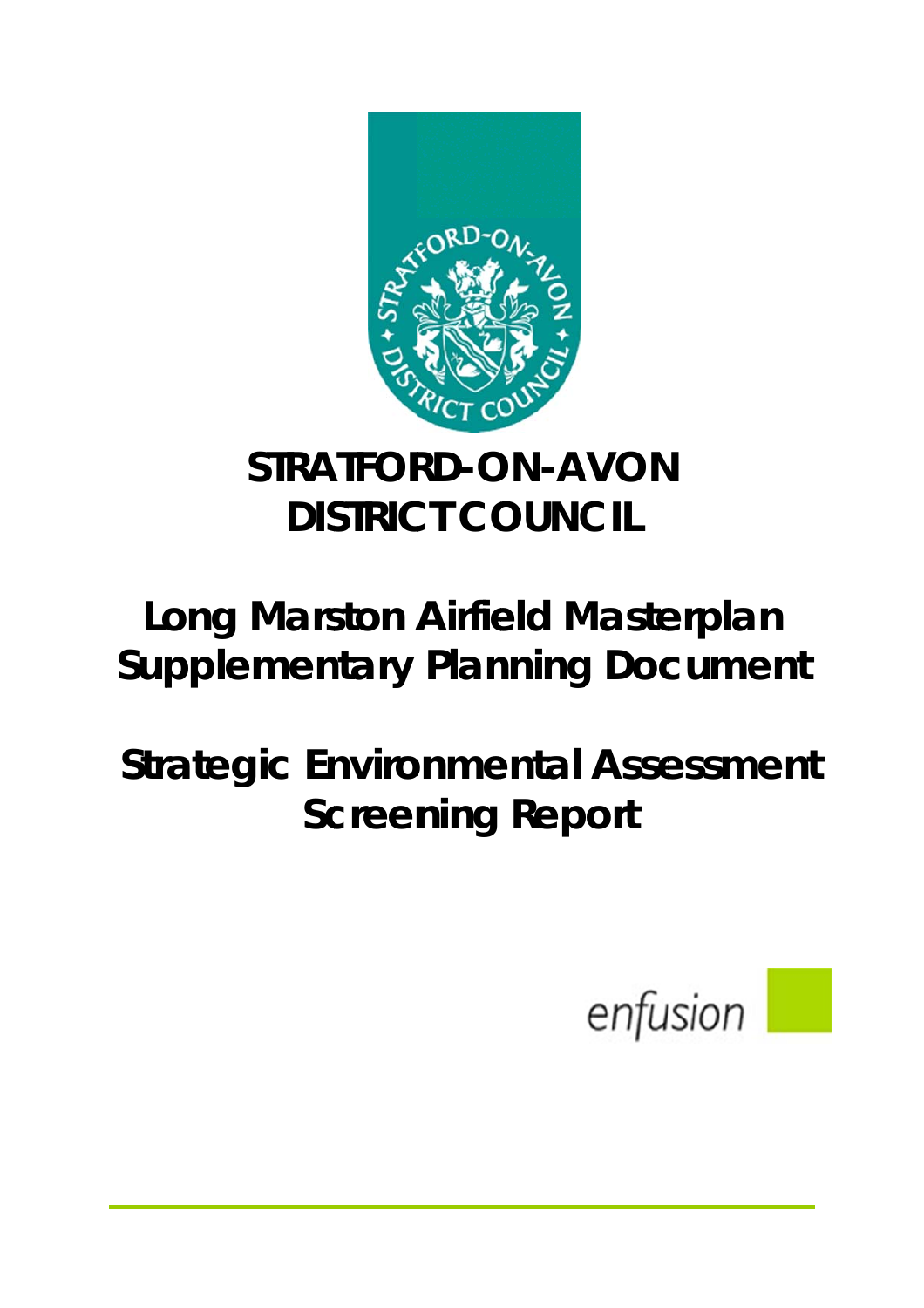# **Stratford-on-Avon District Council Local Plan** Long Marston Airfield Masterplan (LMA) **Supplementary Planning Document (SPD)**

# **Strategic Environmental Assessment (SEA) Screening Report**

# August 2017

| date:                 | August 2017 v01 Draft & v02 Final  |          |
|-----------------------|------------------------------------|----------|
| prepared for:         | Stratford-on-Avon District Council |          |
| prepared by:          | Barbara Carroll<br>Owen Jeffreys   | Enfusion |
| quality<br>assurance: | Barbara Carroll                    | Enfusion |



environmental planning and management for sustainability

Treenwood House Rowden Lane Bradford-on-Avon **BA15 2AU** T: 01225 867112 www.enfusion.co.uk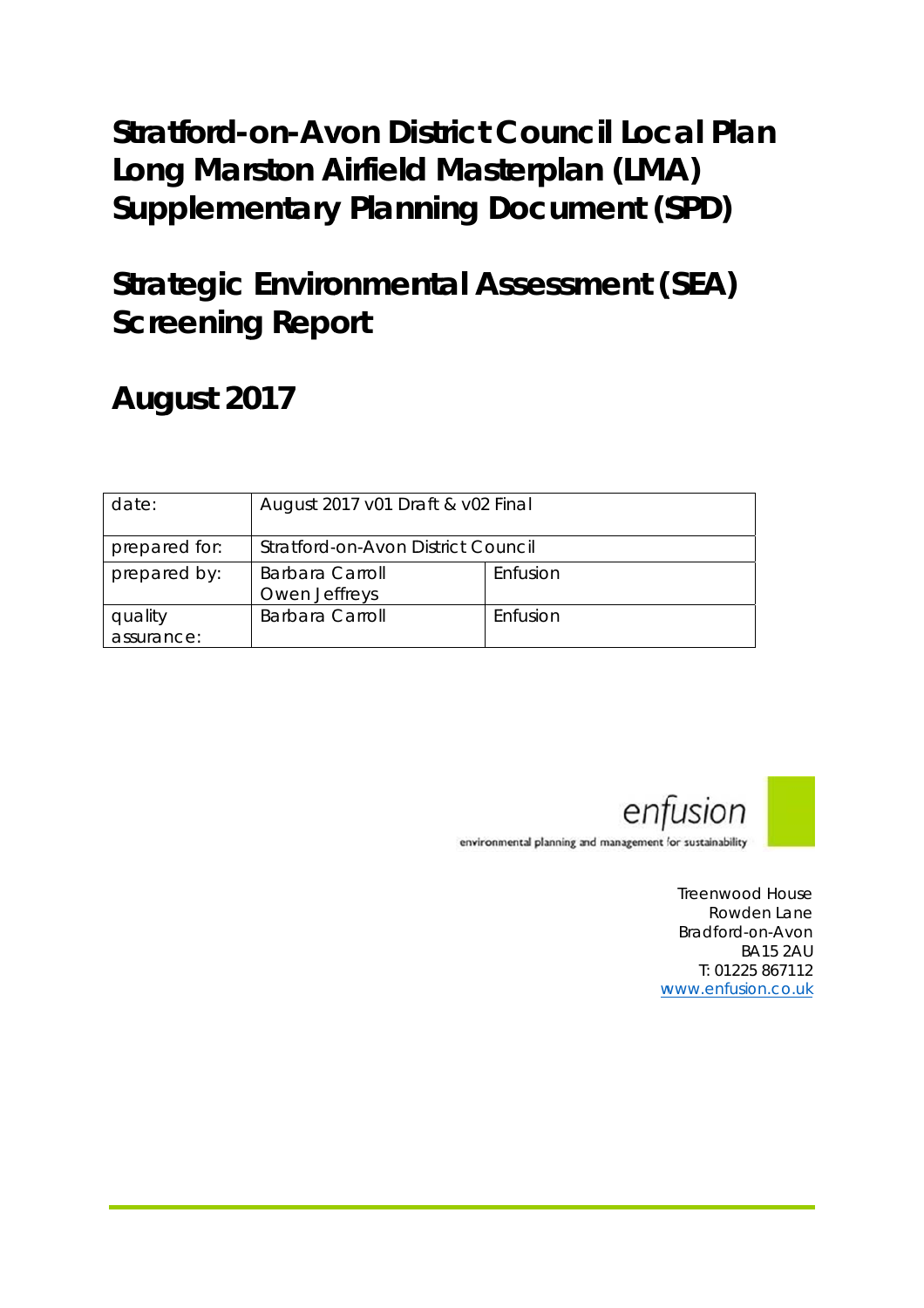# **CONTENTS**

|                |                                                                                | Page           |
|----------------|--------------------------------------------------------------------------------|----------------|
| $\overline{1}$ | <b>INTRODUCTION</b>                                                            |                |
|                |                                                                                |                |
|                | Strategic Environmental Assessment (SEA) & Sustainability Appraisal<br>(SA)    | 1              |
|                | The Stratford-on-Avon Local Planning Documents                                 | 1              |
|                | This SEA Screening Report                                                      | 5              |
|                |                                                                                |                |
| $\overline{2}$ | LEGISLATIVE REQUIREMENTS & GUIDANCE; METHOD                                    |                |
|                | <b>SEA Requirements</b>                                                        | 6              |
|                | Method                                                                         | 8              |
|                |                                                                                |                |
| 3              | THE LONG MARSTON AIRFIELD MASTERPLAN SPD                                       |                |
|                | The Draft Long Marston Airfield SPD                                            | 9              |
|                |                                                                                |                |
| $\overline{4}$ | <b>SEA SCREENING ASSESSMENT</b>                                                |                |
|                | <b>SEA Screening Assessment</b>                                                | 10             |
| 5              | <b>SEA SCREENING DECISION</b>                                                  |                |
|                | <b>SEA Screening Decision</b>                                                  | 13             |
|                | <b>TABLES &amp; FIGURES</b>                                                    |                |
|                |                                                                                |                |
| 1.1            | Chronology of Core Strategy Preparation, Accompanying SA/SEA &<br>Consultation | $\overline{2}$ |
| 1.2            | Location of Long Marston Airfield                                              | 4              |
| 2.1            | Flow Diagram for Determining if a Plan is likely to have Significant           | 7              |
|                | <b>Environmental Effects</b>                                                   |                |
| 4.1            | Chronology of SA/SEA and the LMA Site; Key Significant Effects                 | 10             |
|                | <b>APPENDIX</b>                                                                |                |
|                |                                                                                |                |
|                | SEA Screening Assessment of the Draft Long Marston Airfield SPD                |                |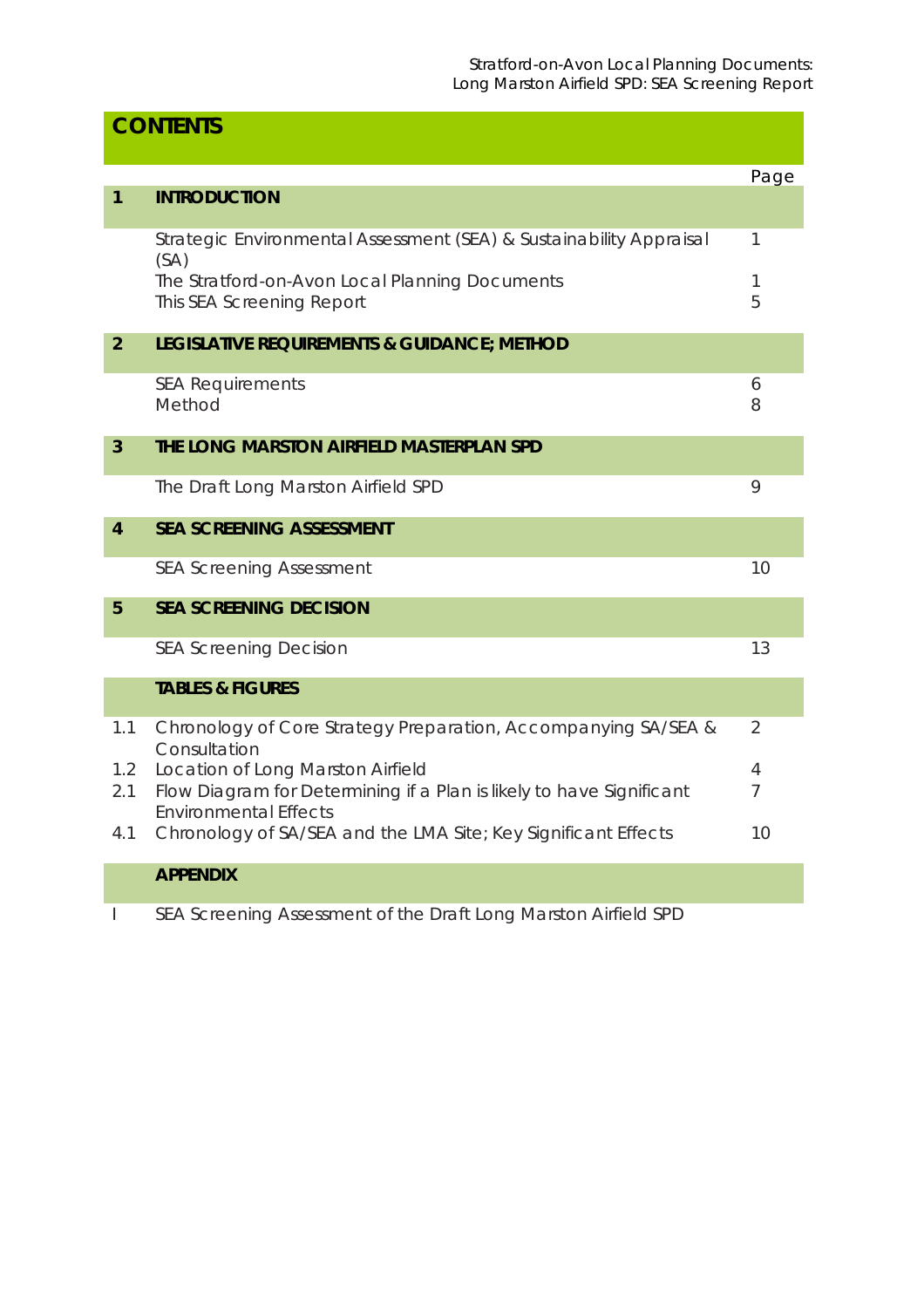## **1.0 INTRODUCTION**

#### **Strategic Environmental Assessment (SEA) & Sustainability Appraisal (SA)**

- 1.1 Strategic Environmental Assessment (SEA)<sup>12</sup> is a systematic process used during the preparation of plans and policies and it aims to provide a high level of protection for the environment; it contributes to the integration of environmental considerations in plan preparation with a view to promoting sustainable development. Sustainability Appraisal (SA) is a process that similarly investigates plans and policies, including consideration of socioeconomic factors in the same way as environmental factors and to the same level of detail. SA incorporating SEA is a mandatory requirement for Local Plans in accordance with planning legislation<sup>3</sup> and paragraph 165 of the National Planning Policy Framework (2012). Government advises<sup>4 5</sup>that an integrated approach should be taken so that the SA process incorporates the requirements for SEA – and to the same level of detail.
- 1.2 Supplementary Planning Documents (SPDs) are only prepared where necessary and they build upon policies in the Local Plan in order to provide more details or guidance. It is only in exceptional circumstances that an SEA may be required when producing a SPD – if it is likely to have significant environmental effects that have not already been assessed during the preparation of the Local Plan<sup>6</sup>.

#### **The Stratford-on-Avon Local Planning Documents**

- 1.3 Stratford-on-Avon District Council is preparing several local planning documents that will shape development and manage land in the Stratford District area. This includes the Core Strategy adopted in July 20167, a Site Allocations Plan, and a Gypsy & Traveller Local Plan. Along with Neighbourhood Plans prepared by Town or Parish Councils, and the Minerals and Waste Local Plans prepared by Warwickshire County Council, these plans will comprise the statutory Development Plan for the Stratford-on-Avon District. Supplementary Planning Documents (SPDs) build upon and provide additional guidance to help in the interpretation of the Core Strategy Policies for specific sites and issues.
- 1.4 The overarching Development Plan Document for the Stratford-on-Avon District is the Core Strategy that establishes the spatial Vision for the District up

<sup>7</sup> https://www.stratford.gov.uk/templates/server/document-

<sup>1</sup> EU Directive 2001/42/EC

<sup>2</sup> Environmental Assessment of Plans and Programmes Regulations, 2004

<sup>3</sup> Section 19(5) of the 2004 Act and Regulation 22(a) of the Town and Country Planning (Local Planning) (England) Regulations 2012

<sup>4</sup> DCLG - National Planning Practice Guidance' 2014, ODPM - 'A Practical Guide to the SEA Directive' 2005, Planning Advisory Service – 'The Principles of Plan Making Chapter 6 - The Role of Sustainability Appraisal' 2013

<sup>5</sup> DCLG, 2012 National Planning Policy Framework

<sup>6</sup> https://www.gov.uk/guidance/strategic-environmental-assessment-and-sustainability-appraisal

relay.cfm?doc=173518&name=SDC%20CORE%20STRATEGY%202011%202031%20July%202016.pdf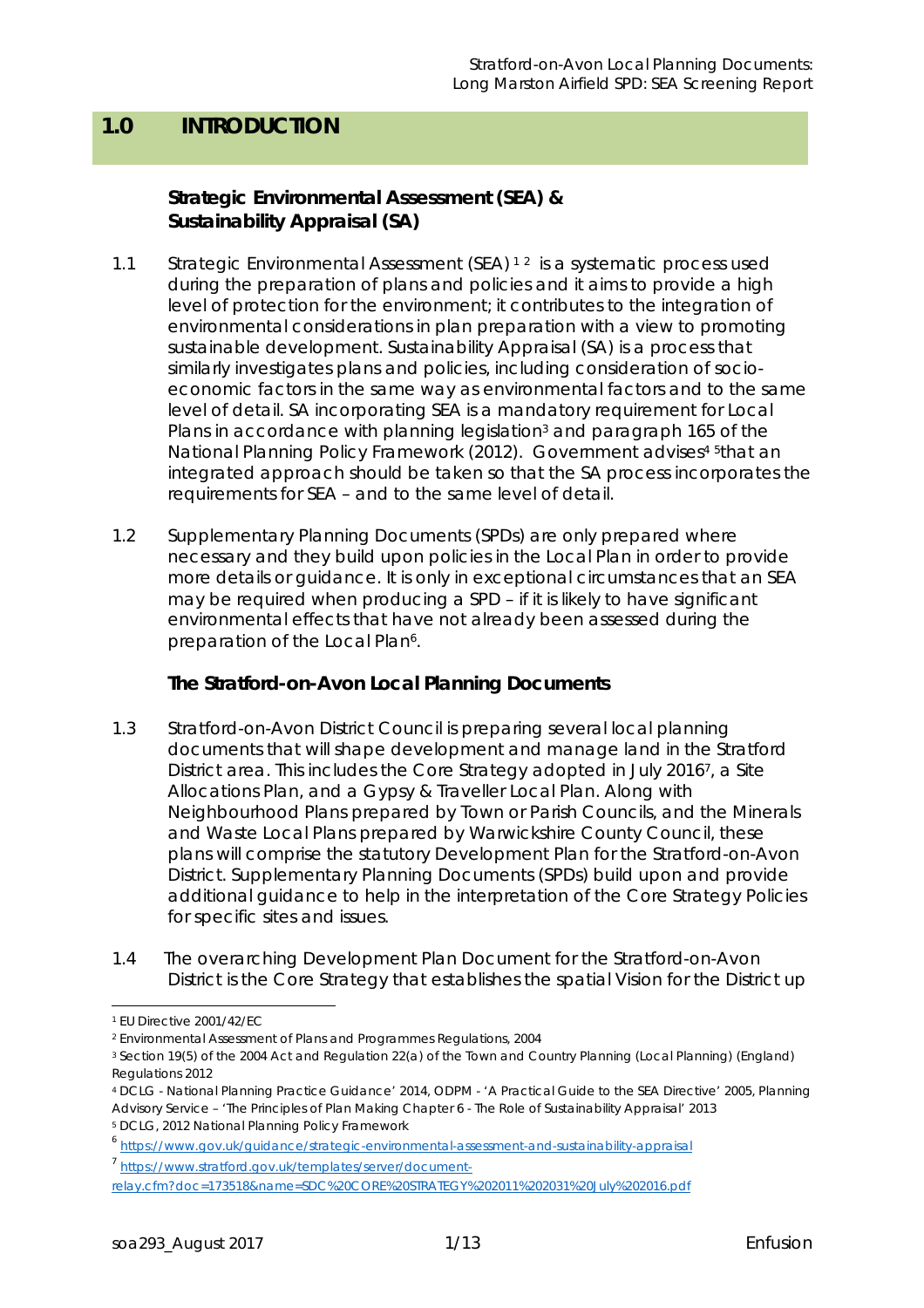to 2031, containing the development strategy for the local area, planning policies to guide development, and the allocation of strategic sites for employment and housing. At least 14,600 homes will be required across the District, together with at least 35ha of employment land, as well as 19ha to help meet the needs of Redditch. There are 16 Strategic Objectives representing the key delivery outcomes that the Core Strategy should achieve by 2031. These address the need for development in the District whilst aiming to protect the historic and natural environment, and the character of the Stratford District. The Core Strategy was subject to examination, found sound, and adopted in July 2016.

- 1.5 SA/SEA is an iterative and ongoing process that informs the preparation of draft planning documents. Likely significant effects are identified and assessed for the emerging elements of the draft plan and judged against reasonable alternatives. Mitigation measures are suggested for any significant negative effects identified. SA/SEA aims to provide a high level of protection for the environment and to promote sustainable development for planmaking. The role of SA/SEA is to inform the Council as the planning authority; the SA/SEA findings do not form the sole basis for decision-making – this is informed also by other studies, feasibility and feedback comments from consultation.
- 1.6 There is a tiering of appraisal/assessment processes that aligns with the hierarchy of plans – from international, national and through to local. This tiering is acknowledged by the NPPF (2012) in paragraph 167 that states that "*Assessments should be proportionate and should not repeat policy assessment that has already been undertaken*." At each stage of plan preparation and consultation, the accompanying SA/SEA is also published; comments received are taken into account and considered at the next stage of plan-making and assessment. The stages of the Core Strategy preparation and accompanying SA/SEA reports, together with formal and public consultation periods, are summarised in the following table:

| <b>Core Strategy</b><br><b>Document</b>                        | <b>SA Document</b>                                                                                                                         |
|----------------------------------------------------------------|--------------------------------------------------------------------------------------------------------------------------------------------|
| Draft Core Strategy<br>2012                                    | Sustainability Appraisal of the Stratford-on-Avon<br>Core Strategy Part 1 Options SA Reports<br>October 2011                               |
| Intended Proposed<br><b>Submission Core</b><br>Strategy (2013) | Sustainability Appraisal of Potential Strategic<br>Allocations to inform the Stratford-on-Avon<br>Core Strategy June 2013                  |
| Proposed Submission<br>Core Strategy (June<br>2014)            | Sustainability Appraisal of the Stratford-on-Avon<br>Alternative Strategic Options<br>January 2014                                         |
| Proposed Submission<br>Core Strategy (June<br>2014)            | Sustainability Appraisal of the Stratford-on-Avon<br>Core Strategy: SA Report meeting the<br>requirements of the SEA Directive<br>May 2014 |

| Table 1.1: Chronology of Core Strategy Preparation, Accompanying SA/SEA & |  |
|---------------------------------------------------------------------------|--|
| Consultation                                                              |  |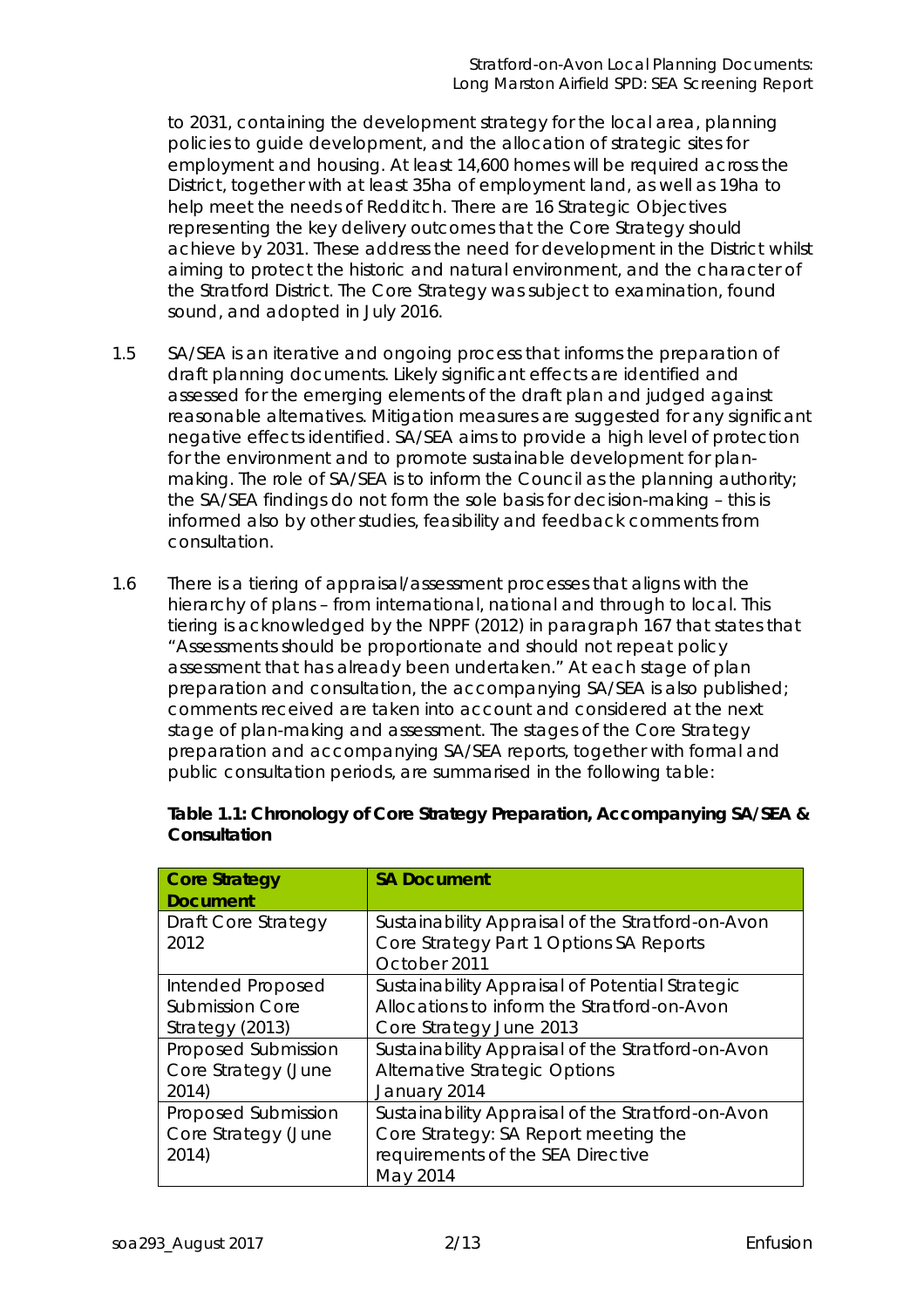| Core Strategy      | Sustainability Appraisal of the Stratford-on-Avon   |
|--------------------|-----------------------------------------------------|
| Proposed           | Core Strategy: Post Inspector's Interim Conclusions |
| Modifications 2015 | Interim SA Report July 2015                         |
| Core Strategy      | Sustainability Appraisal of the Stratford-on-Avon   |
| Proposed           | Core Strategy: Proposed Modifications               |
| Modifications 2015 | SA Report August 2015                               |
|                    |                                                     |

- 1.7 The Stratford on Avon District Core Strategy 2011-2031 includes Policy CS.16 Housing Development that makes provision for a strategic allocation for a new settlement at Long Marston Airfield (LMA) for 2,300 homes within the plan period to 2031, and approximately 3,500 homes in total. The site is situated to the west of the B4632 Campden Road approximately 5 kilometres (3 miles) south of Stratford-upon-Avon. The villages of Long Marston and Quinton are close by but physically separate from the proposed development. The entire area extends to about 205 acres and includes the airfield that was an RAF training station and now comprises a range of uses.
- 1.8 Section 6.11 of the Core Strategy sets out the Area Strategy with the LMA Proposal, including the Vision, and what is to be delivered as follows:
	- A main village centre comprising a range of shops and services to include community and leisure facilities. A community hub, including a shop, police office and community facility, to be delivered within the defined first phase of development
	- Two primary schools, and a secondary school, all as identified within the Infrastructure Delivery Plan
	- A comprehensive Green Infrastructure strategy incorporating: structural landscaping and open space; a network of open spaces to include provision for children's play, formal sports, allotments and community woodland.
	- Employment approximately 13 hectares in total (with no more than 8 hectares by 2031), of which no less than 10% should be in the form of small business workshops.
	- The phased delivery of highway and transport infrastructure as set out in the Infrastructure Delivery Plan, to include: a connection to the strategic highway network (A46) at Wildmoor through the construction of a south‐western relief road between A3400 Shipston Road and B439 Evesham Road, together with a road between B439 and A46 Alcester Road to be provided by others; any specific schemes that may be identified as necessary to mitigate local traffic impacts, including in Stratford‐upon‐Avon and rural communities.
	- Walking and cycling network within the site, together with links to the surrounding countryside and to Long Marston village.
	- Frequent public transport services to Stratford‐upon‐Avon, including the station, and Honeybourne Station, potentially using the route of the former railway line between Stratford and Honeybourne.
	- Land safeguarded for the possible provision of a railway station adjacent to the former Stratford to Honeybourne line.
	- The phased delivery of utilities infrastructure to include: New primary substation; Upgrade work to the foul sewer infrastructure; Superfast fibre optic broadband
- 1.9 The LMA Proposal further specifies the production of a Framework Masterplan SPD to guide developers and the local planning authority in respect of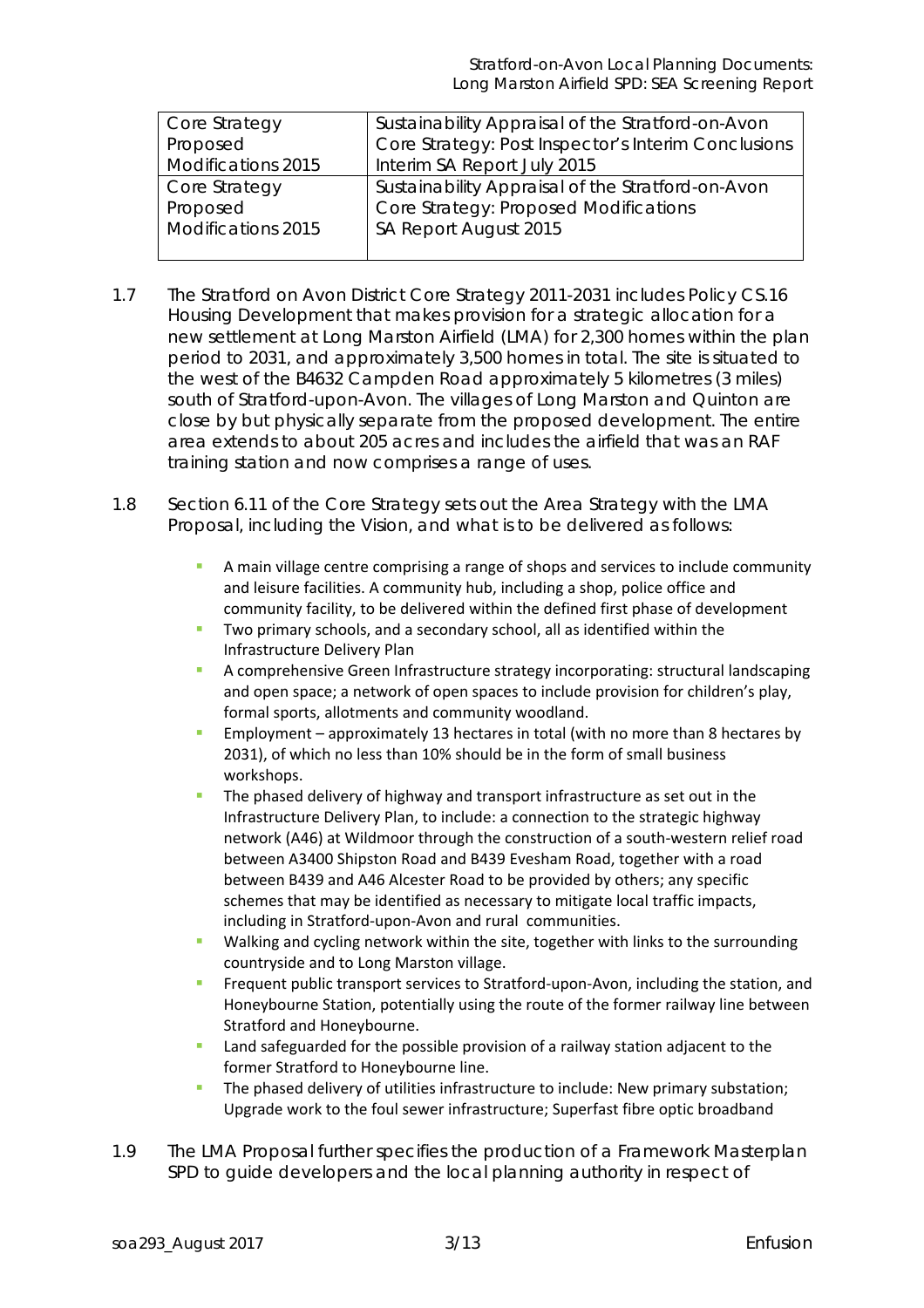environmental, social, design and economic objectives as they seek to create a new community at Long Marston Airfield. The SPD will need to accord with the following specific requirements:

- All elements of the proposal will be considered comprehensively in order to promote an integrated approach to the overall development as far as this is practicable.
- Land uses within the site and beyond should integrate both physically through the provision of public routes and visually through urban design principles.
- Completion of a south-western relief road before more than 400 dwellings can be m. occupied, unless a transport assessment demonstrates a higher threshold is appropriate.



#### Figure 1.2: Location of Long Marston Airfield<sup>8</sup>

<sup>&</sup>lt;sup>8</sup> CALA Homes (2016) Long Marston Airfield Garden Village Expression of Interest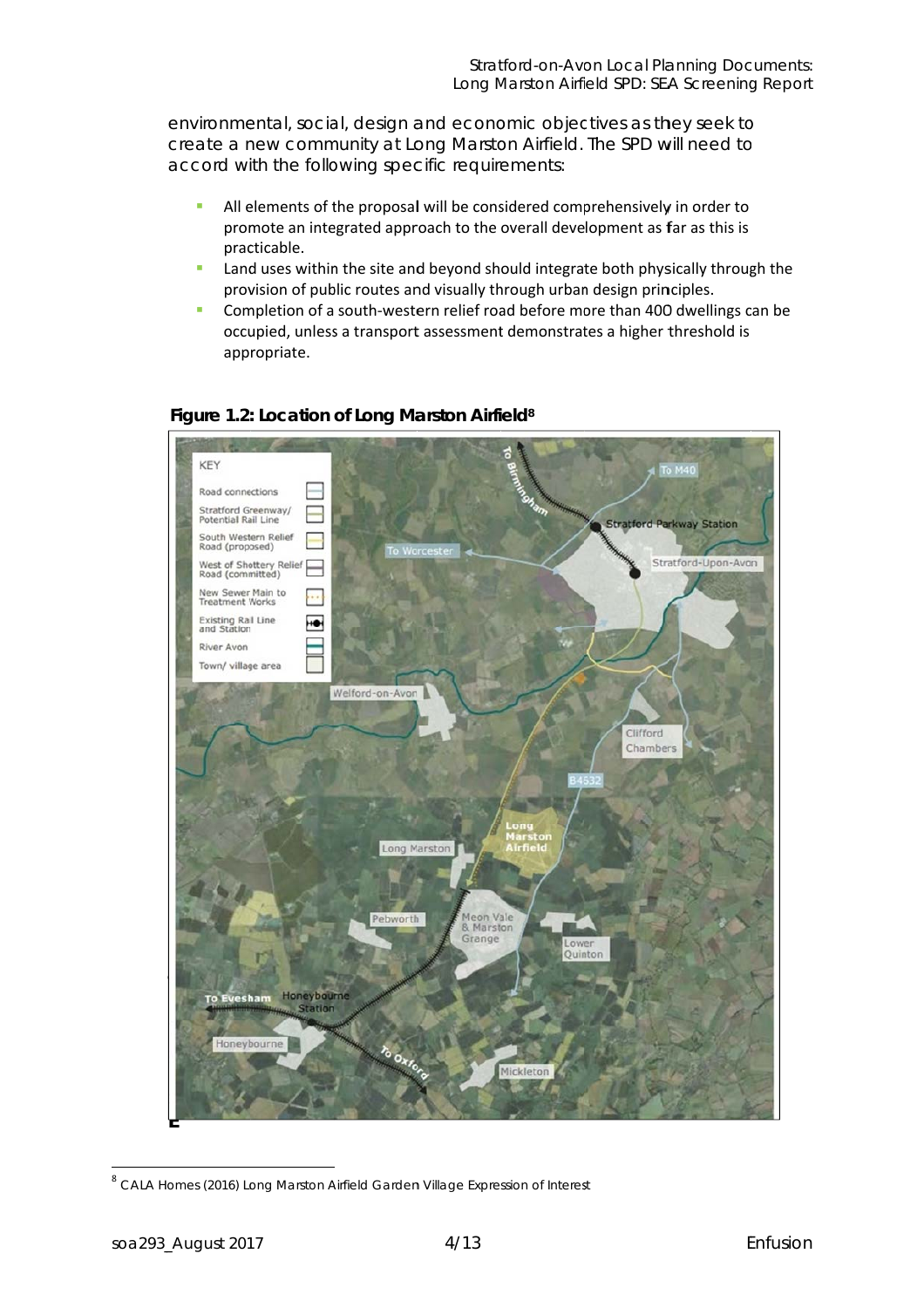### **A Screening Report**

1.10 This document provides a screening determination of the need to carry out an SEA of the Long Marston Airfield Supplementary Planning Guidance document. Stratford on Avon District Council, as the "Responsible Authority" under the SEA Regulations, is responsible for undertaking this screening process that will determine if the SPD is likely to have any significant environmental effects and therefore, whether an SEA is required. The local planning authority has commissioned independent SA/SEA specialists Enfusion Ltd to undertake the SEA screening on behalf of the Council.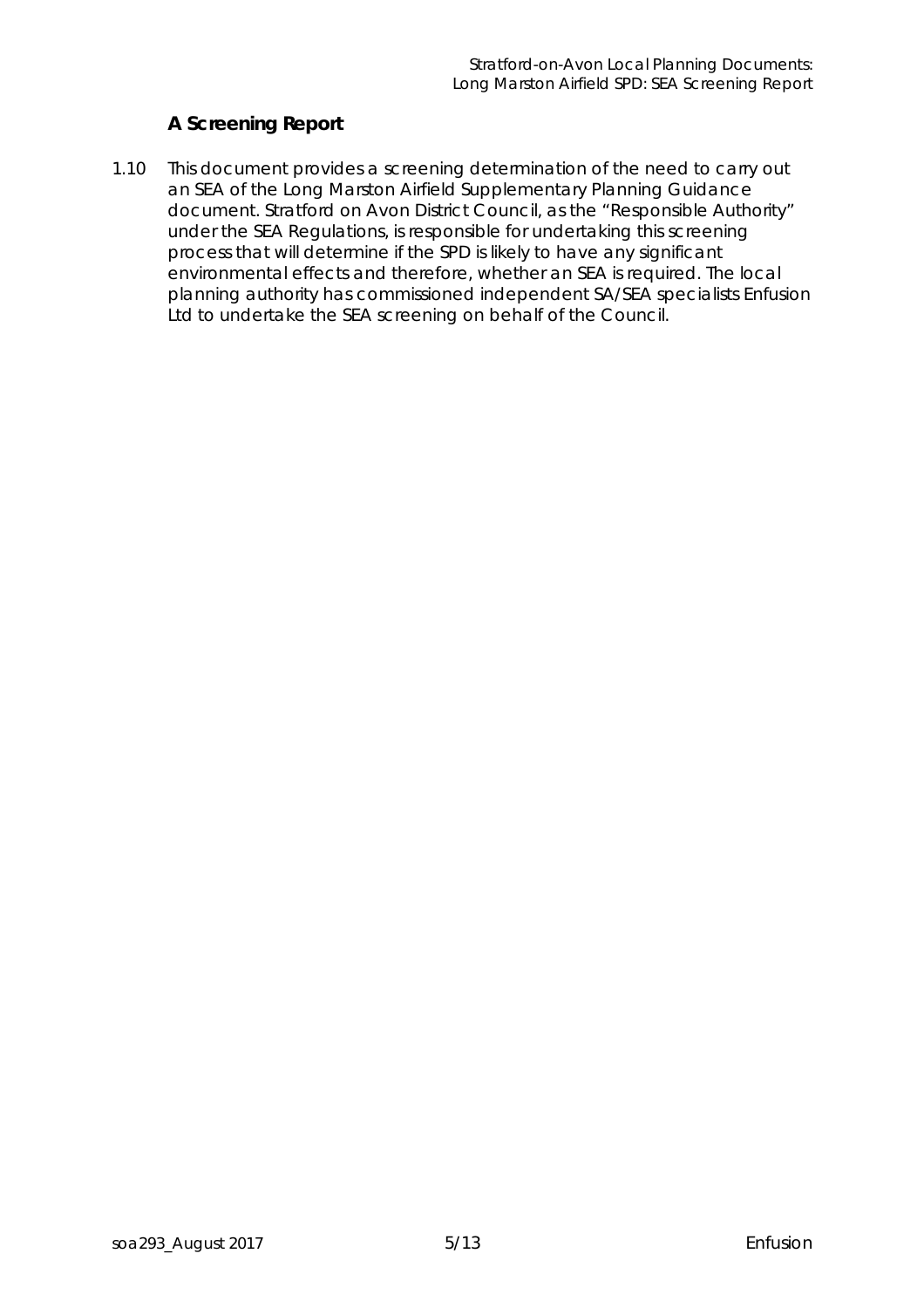## **2.0 LEGISLATIVE REQUIREMENTS & GUIDANCE; METHOD**

#### **SEA Requirements**

2.1 Regulation 5 of the SEA Regulations requires an environmental assessment of plans which:

1. *are prepared for agriculture, forestry, fisheries, energy, industry, transport, waste management, water management, telecommunications, tourism, town and country planning or land use (Regulation 5, para. (2)(a), and which set the framework for future development consent of projects listed in Annex I or II to Council Directive 85/337/EEC (EIA Directive) on the assessment of the effects of certain public and private projects on the environment* (Regulation 5, para. (2)(b)

2. *in view of the likely effect on sites, have been determined to require an assessment pursuant to Article 6 or 7 of the Habitats Directive (92/43/EEC)* (Regulation 5, para. (3)

3. *set the framework for future development consent of projects*<sup>9</sup> (Regulation 5, para.  $(4)(b)$ 

4. *are determined to be likely to have significant environmental effects as determined under regulation 9(1*) (Regulation 5, para. (4)(c)

- 2.2 An environmental assessment need not be carried out for:
	- a) *plans which determine the use of a small area10 at local level* (Regulation 5, para. (6)(a); or

b) *plans which are a minor modification11 to a plan or programme* (Regulation 5, para. (6)(b) unless it has been determined under regulation 9(1) that the plan is likely to have significant environmental effects.

2.3 Extant UK Government guidance provides a flow diagram with questions/criteria for the SEA Directive and its application to the plan-making process as follows:

 <sup>9</sup> European Commission guidance states that plans and programmes which *set the framework for future development consent of projects* would normally contain 'criteria or conditions which guide the way a consenting authority decides an application for development consent'. *Development consent* is defined in the EIA Directive as "the decision of the competent authority or authorities which entitled the developer to proceed with the project" (Article 1(2) of the EIA Directive).

<sup>10</sup> European Commission guidance suggests that *plans which determine the use of small areas at local level* might include "a building plan which, for a particular, limited area, outlines details of how buildings must be constructed, determining, for example, their height, width or design"

<sup>11 &#</sup>x27;*Minor modifications'* should be considered in the context of the plan or programme which is being modified and of the likelihood of their having significant environmental effects. A modification may be of such small order that it is unlikely to have significant environmental effects.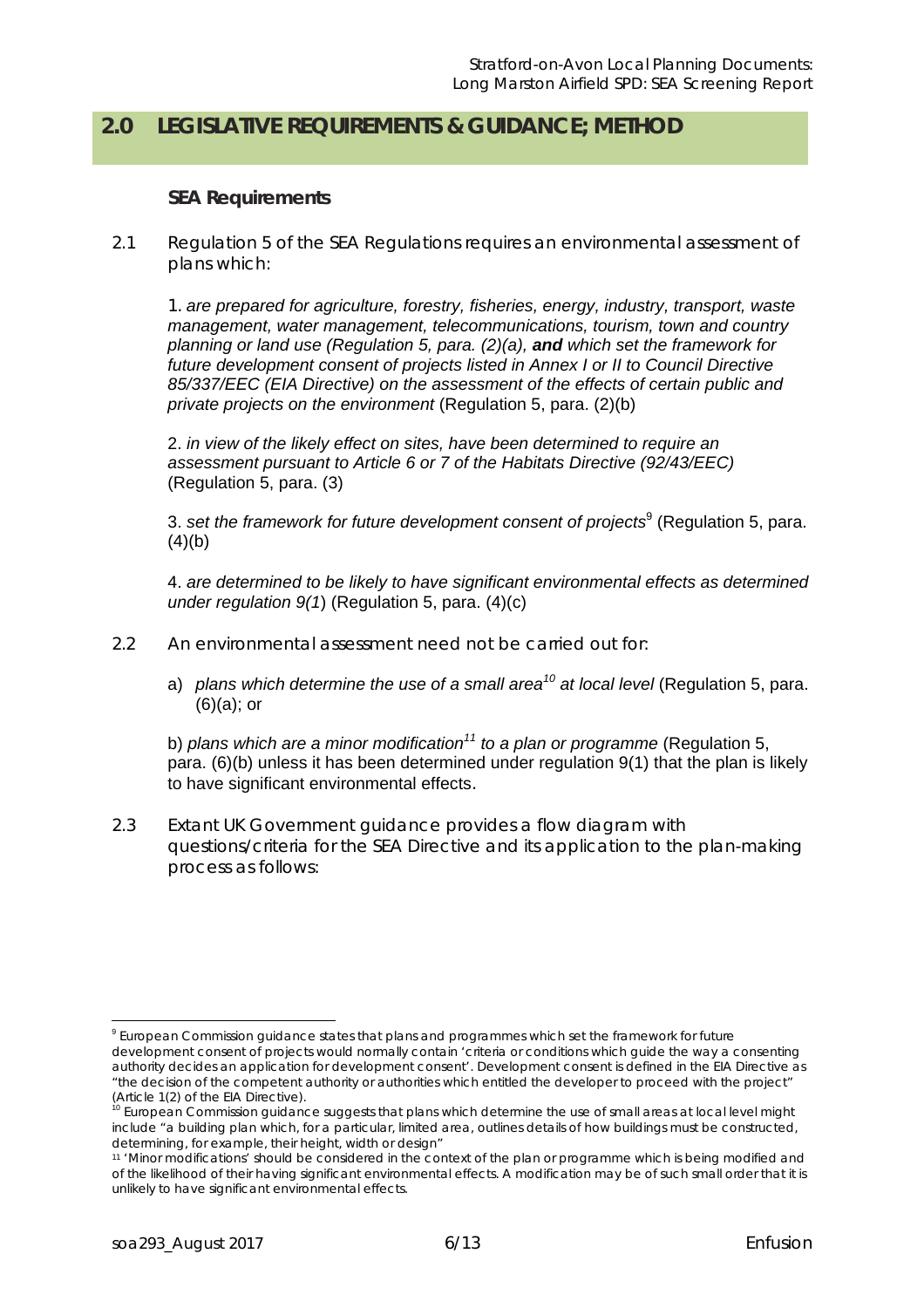#### Figure 2.1: Flow Diagram<sup>12</sup> for Determining is a Plan is likely to have Significant **Environmental Effects**



Note: The figure is intended as a guide to the criteria for application of the Directive to plans & programmes (PPs); it has not legal status. Where a plan is likely to have a significant effect on the environment, a strategic environmental assessment must be carried out and an Environmental Report (ER) prepared.

- Planning Guidance (NPPG)<sup>13</sup> advises that Supplementary Planning  $2.4$ Documents do not require an SA "...but may in exceptional circumstances require a SEA if they are likely to have significant environmental effects that have not already been assessed during the preparation of the Local Plan. A SEA is unlikely to be required where a SPD deals only with a small area at a local level (Regulation 5(6) of the SEA Regulations 2014), unless it is considered that there are likely to be significant environmental effects."
- $2.5$ Government planning quidance further advises that before deciding whether significant environmental effects are likely, the local planning authority should take into account the criteria specified in Schedule 1<sup>14</sup> to the SEA Regulations (2004) and consult the consultation bodies. Schedule 1 sets out the criteria for

<sup>&</sup>lt;sup>12</sup> Based on DCLG - National Planning Practice Guidance' 2014, ODPM - 'A Practical Guide to the SEA Directive' 2005: see also - Planning Advisory Service - 'The Principles of Plan Making Chapter 6 - The Role of Sustainability Appraisal' 2013

<sup>13&</sup>lt;sup>"</sup>https://www.qov.uk/quidance/strategic-environmental-assessment-and-sustainability-appraisal

<sup>14</sup> http://www.legislation.gov.uk/uksi/2004/1633/schedule/1/made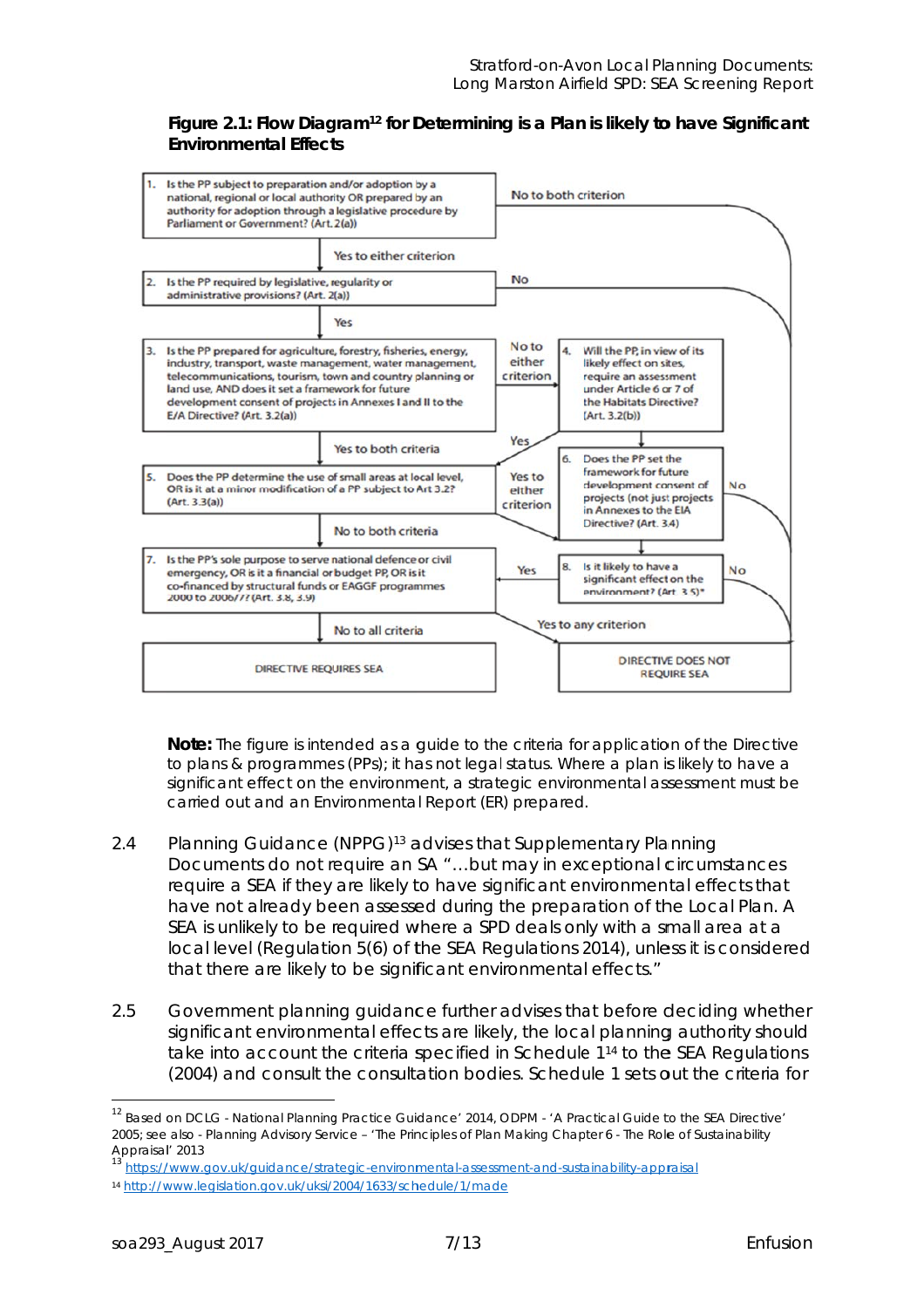determining likely significant effects on the environment taking into account the characteristics of plans and the characteristics of the effects and the area likely to be affected. The SEA consultation bodies in England are the Environment Agency, Historic England and Natural England.

#### **Method**

- 2.6 In order to be able to decide whether an SEA will be required, the Council needs to consider whether the proposals in the Long Marston Airfield SPD are likely to have significant environmental effects that have not been already assessed through SA/SEA.
- 2.7 Available information from Defra MAGIC maps, Environment Agency flood risk maps, the Council's evidence base for the local planning documents and the evidence base for the draft LMA, together with professional judgment, was used to identify the sensitivity of the Long Marston Airfield area environment and whether significant effects are likely that have not been previously assessed through SA, such that an SEA would be required.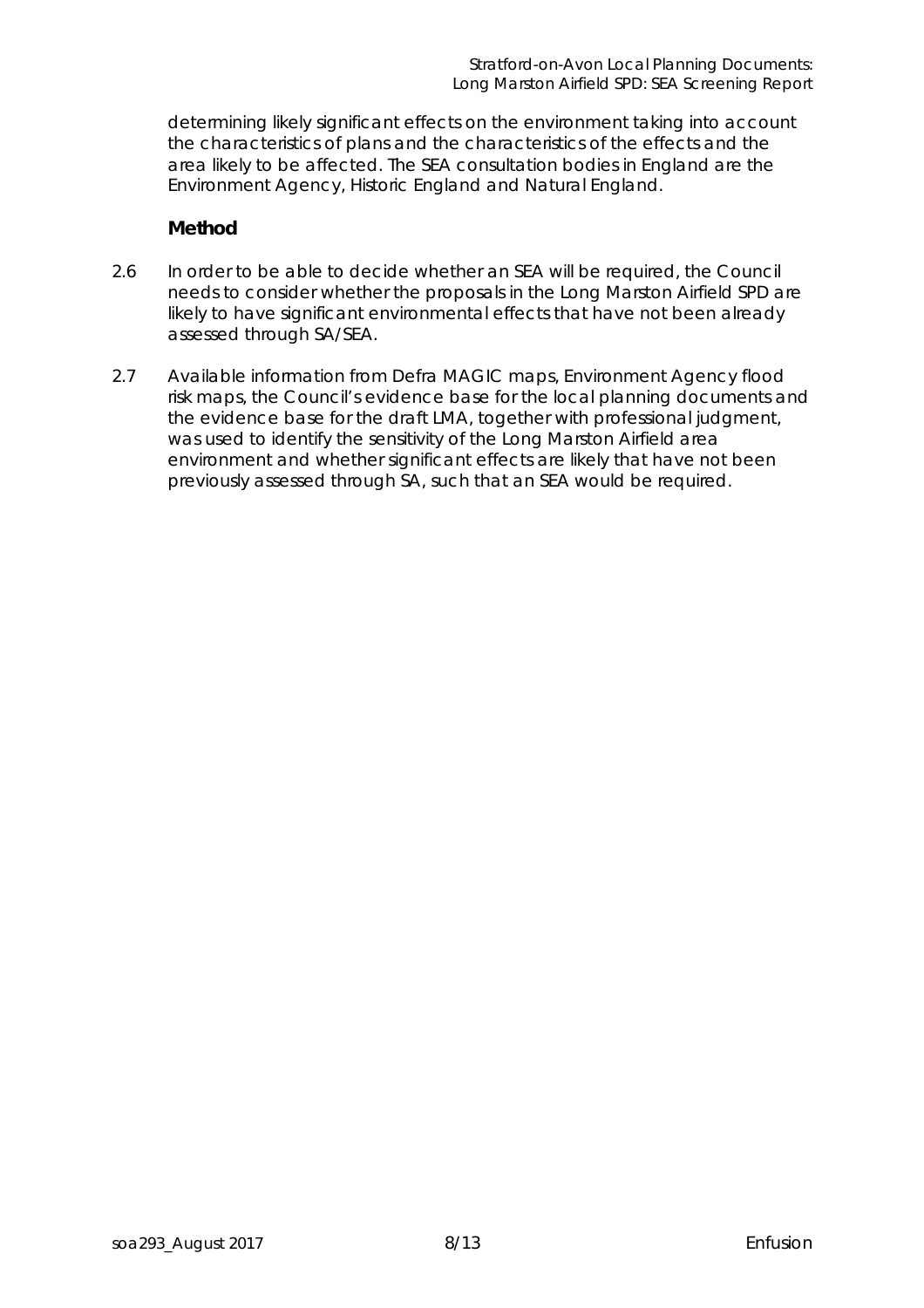## **3.0 THE LONG MARSTON AIRFIELD MASTERPLAN (LMA) SUPPLEMENTARY PLANNING DOCUMENT (SPD)**

- 3.1 The requirement for the SPD is set out in the Core Strategy Policy CS.16 Housing Development and proposal LMA 6.11 – as previously explained in Section 1of this report. The SPD sets a masterplanning framework and design principles; it is not a design guide. It does not repeat policy already contained in the Core Strategy and is delivery-focussed. Its purpose is to guide developers and the local planning authority in respect of environmental, social, design and economic objectives as they seek to create a new community at Long Marston Airfield. The SPD will set out broad principles to show how the above policy requirements, together with other policy requirements in the Core Strategy, should be delivered on the site. It is being prepared by the developers' agents on behalf of, and in partnership with, Stratford-on-Avon District Council.
- 3.2 The proposed new settlement at Long Marston Airfield has been identified by Government as one of 14 new garden villages across England. Garden Village status recognises the potential of the new settlement to embed garden city principles in a locally-led vision for the site and the opportunity to develop a distinct new place that is high quality, attractive and well designed; such support also helps with timely delivery.
- 3.3 The draft SPD sets out the context for the masterplanning framework and design principles, including descriptions of the site constraints and opportunities. The framework provides a structure for integrating existing and proposed landscape and built form, and is based on masterplan principles that include swathes of green infrastructure that retain the existing landscape form, two gateways onto Campden Road, a range of homes – density, types & forms, a Village Centre with amenity, leisure, education & employment, footpaths and cycleways providing a direct sustainable transport route. The new community will be planned around the creation of four smaller settlements, each with its own character.
- 3.4 The guiding principles include objectives covering aspects as follows: community & economy; layout &transport; energy; sustainable design; waste minimisation & management; landscape; biodiversity; historic environment; design & character. The draft SPD further details requirements associated with community governance, health, housing mix, education, employment, services & facilities, transport & connectivity including sustainable modes of movement, utilities & servicing – and phasing, timing & delivery.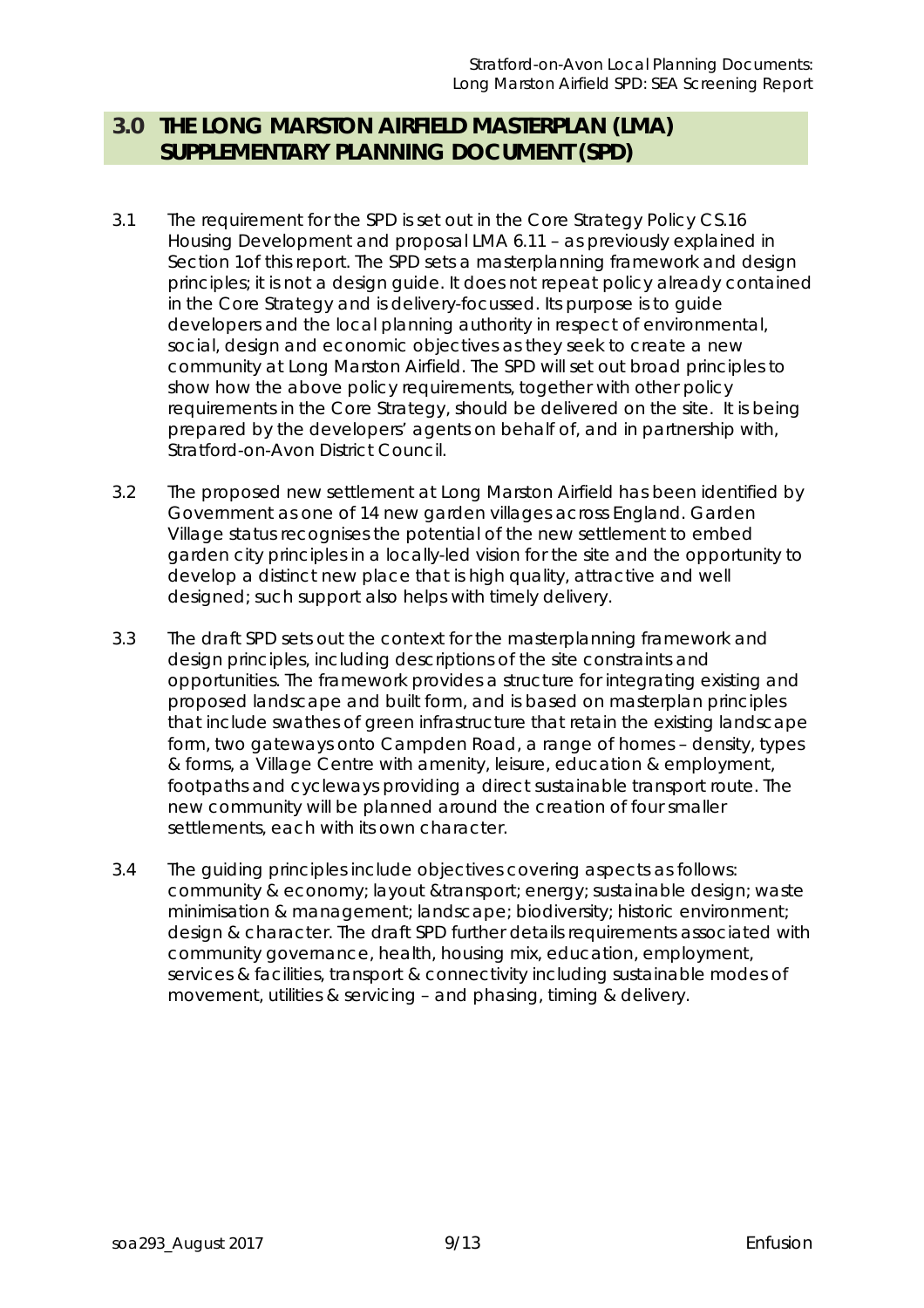### **4.0 SEA SCREENING ASSESSMENT**

- 4.1 The screening requirements set out in Regulation 9 and Schedule 1 of the SEA Regulations include two sets of characteristics for determining the likely significance of effects on the environment:
	- the characteristics of the plan itself and
	- the characteristics of the effects and of the area likely to be affected by the plan

Therefore, this screening assessment is structured according to the criteria specified in Schedule 1 of the Regulations and the details are provided in the Appendix I.

- 4.2 The characteristics of the plan set a framework for projects and other activities; and it is relevant for integrating environmental consideration to promote sustainable development. The SPD is not relevant as a plan for implementing Community legislation as this is undertaken by the higher-level plan, the Core Strategy; the plan does not influence other plans in the development planning hierarchy – but it does influence project level assessments and activities.
- 4.3 There are no likely significant effects on areas or landscapes that have recognised national, community or international protection status. The geographical area likely to be affected is a strategic size with approximately 3,500 dwellings and associated infrastructure, such that there is the potential for significant environmental effects. However, The LMA site has been subject to SA incorporating SEA at each stage of plan-making from consideration of broad locational options in 2012 through to refinement and site allocation in 2015, examination and modification in 2015, and adoption in 2016. This has included formal and public consultation taking into account representations made. The chronology of the SA/SEA, together with key significant effects identified, may be summarised in the following table:

| <b>Site Option/Proposed</b><br><b>Allocation Considered:</b><br><b>SA Report &amp; Consultation</b> | Key significant likely positive and negative<br>effects identified through SA/SEA |                     |
|-----------------------------------------------------------------------------------------------------|-----------------------------------------------------------------------------------|---------------------|
| Draft Core Strategy 2012                                                                            | Positive:                                                                         | Negative:           |
|                                                                                                     |                                                                                   | Landscape           |
| Sustainability Appraisal of the                                                                     |                                                                                   | Biodiversity<br>п   |
| Stratford-on-Avon Core Strategy                                                                     |                                                                                   | Natural<br>п        |
| <b>Part 1 Options SA Report</b>                                                                     |                                                                                   | Resources           |
| October 2011                                                                                        |                                                                                   | Rural barriers<br>٠ |
|                                                                                                     |                                                                                   | Countryside<br>п    |
| Initial Option 4: Focus                                                                             |                                                                                   | Affordable<br>п     |
| development in the form of a                                                                        |                                                                                   | Housina             |

#### **Table 4.1: Chronology of SA/SEA and the LMA Site; Key Significant Effects**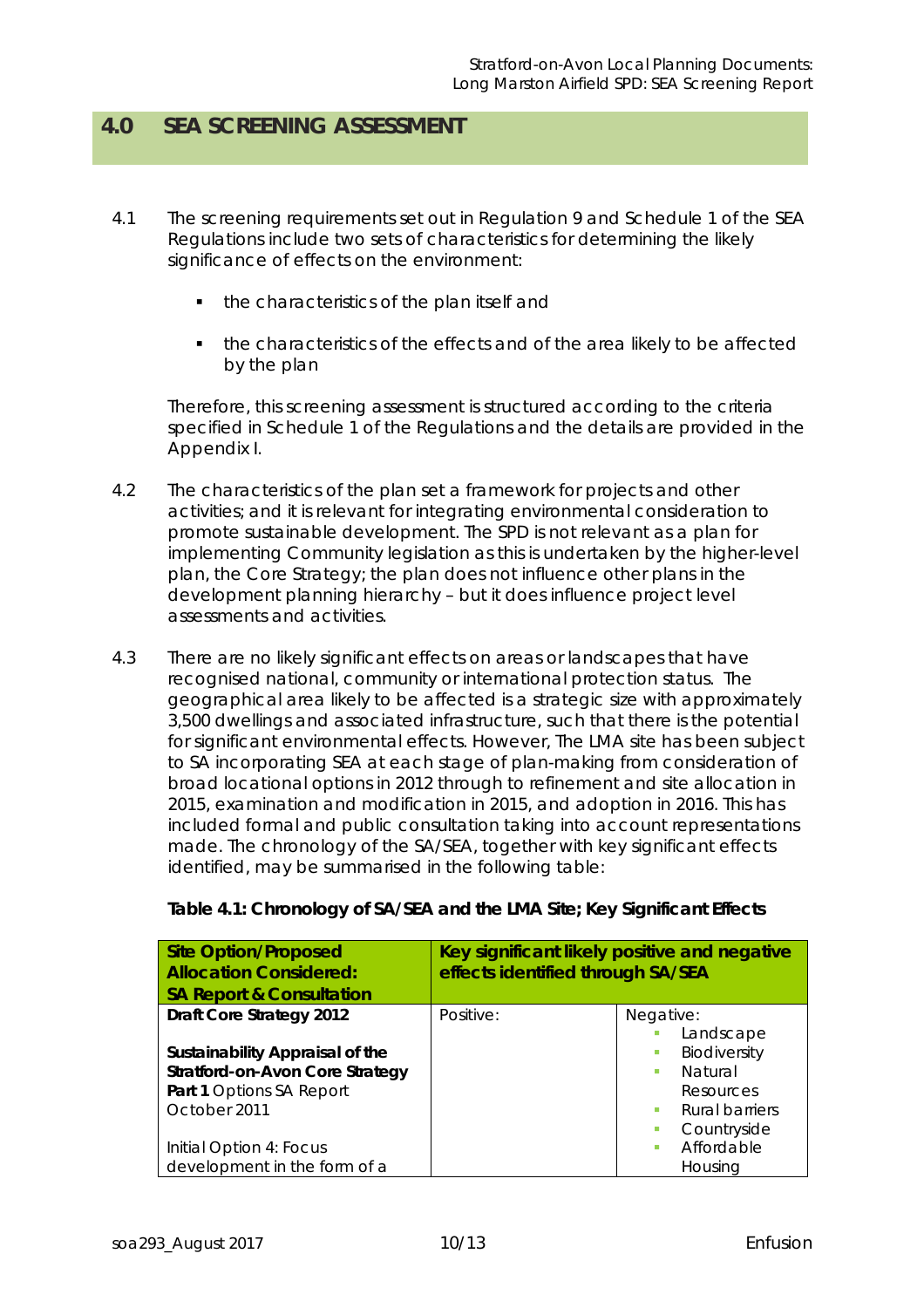| new settlement                                                                                                                                                                                                                                                                         |                                                                                                                                                                                                                        | Economy                                                                                                                                                                                                                         |
|----------------------------------------------------------------------------------------------------------------------------------------------------------------------------------------------------------------------------------------------------------------------------------------|------------------------------------------------------------------------------------------------------------------------------------------------------------------------------------------------------------------------|---------------------------------------------------------------------------------------------------------------------------------------------------------------------------------------------------------------------------------|
| Consultation: 2011                                                                                                                                                                                                                                                                     |                                                                                                                                                                                                                        |                                                                                                                                                                                                                                 |
| <b>Intended Proposed</b><br><b>Submission Core Strategy 2013</b><br>Sustainability Appraisal of<br>Potential Strategic Allocations to<br>inform the Stratford-on-Avon Core<br>Strategy-Final Report June 2013<br>Site 5- Long Marston Airfield<br>(Page 12-13)<br>Consultation: 2013   | Positive:<br><b>Rural Barriers</b><br>Ľ,<br>Affordable<br>Ľ,<br>Housing                                                                                                                                                | Negative:<br><b>Flood Risk</b><br>Ľ,<br>Climate Change<br>٠<br>Mitigation<br>Transport<br>$\blacksquare$<br><b>Natural Resources</b><br>٠<br>Pollution<br>٠<br>Countryside<br>٠<br>Economy<br>٠<br>Wastewater<br>٠<br>Soil<br>٠ |
| <b>Core Strategy Proposed</b>                                                                                                                                                                                                                                                          | Positive:                                                                                                                                                                                                              | Negative:                                                                                                                                                                                                                       |
| Submission 2014<br>Sustainability Appraisal of the<br><b>Stratford-on-Avon Alternative</b><br><b>Strategic Options January 2014</b><br>Option C- Long Marston Airfield<br>(Page 14-17)                                                                                                 | Climate Change<br>Mitigation<br>Climate Change<br>Ľ,<br>Adaptation<br><b>Natural Resource</b><br>Ľ,<br><b>Rural Barriers</b><br>Ľ,<br>Affordable<br>ш<br>Housing<br>Economy<br>Ľ,                                      | Biodiversity<br>Ľ,<br><b>Flood Risk</b><br>Ù,<br>Countryside<br>×<br>Health, Wellbeing<br>×                                                                                                                                     |
| Consultation: 2014                                                                                                                                                                                                                                                                     |                                                                                                                                                                                                                        |                                                                                                                                                                                                                                 |
| <b>Core Strategy Proposed</b><br><b>Modifications 2015</b><br>Sustainability Appraisal of the<br>Stratford-on-Avon Core Strategy:<br>Post Inspector's Interim<br>Conclusions July 2015<br>Proposal Long Marston Airfield<br>(LMA) New Settlement (page 44-<br>50)<br>Consultation 2015 | Positive:<br><b>Flood Risk</b><br>×<br>Climate Change<br>Ľ,<br>Mitigation<br><b>Natural Resource</b><br>×<br><b>Rural barriers</b><br>×<br>Affordable<br>×<br>Housing<br>Health, Wellbeing<br>a,<br>Economy<br>×       | Negative:<br>History, Cultural<br>Ľ,<br>Heritage<br>Landscape<br>$\blacksquare$<br>Biodiversity<br>$\blacksquare$<br>Soil<br>٠                                                                                                  |
| <b>Core Strategy Proposed</b>                                                                                                                                                                                                                                                          | Positive:                                                                                                                                                                                                              | Negative:                                                                                                                                                                                                                       |
| <b>Modifications 2015</b><br>Sustainability Appraisal of the<br>Stratford-on-Avon Core Strategy:<br>Post Inspector's Interim<br>Conclusions July 2015<br>In-combination assessments: Long<br>Marston Airfield & south western<br>relief road (page 101-102)                            | Landscape<br>Biodiversity<br>п<br><b>Flood Risk</b><br>×<br>Climate Change<br>п<br>Mitigation<br>Climate Change<br>a,<br>Adaptation<br>Pollution<br>п<br>Transport<br>п<br><b>Rural Barriers</b><br>×<br>Economy<br>a, | Countryside<br>History, Cultural<br>п<br>Heritage<br>Soil<br>п                                                                                                                                                                  |
| Consultation: 2015                                                                                                                                                                                                                                                                     |                                                                                                                                                                                                                        |                                                                                                                                                                                                                                 |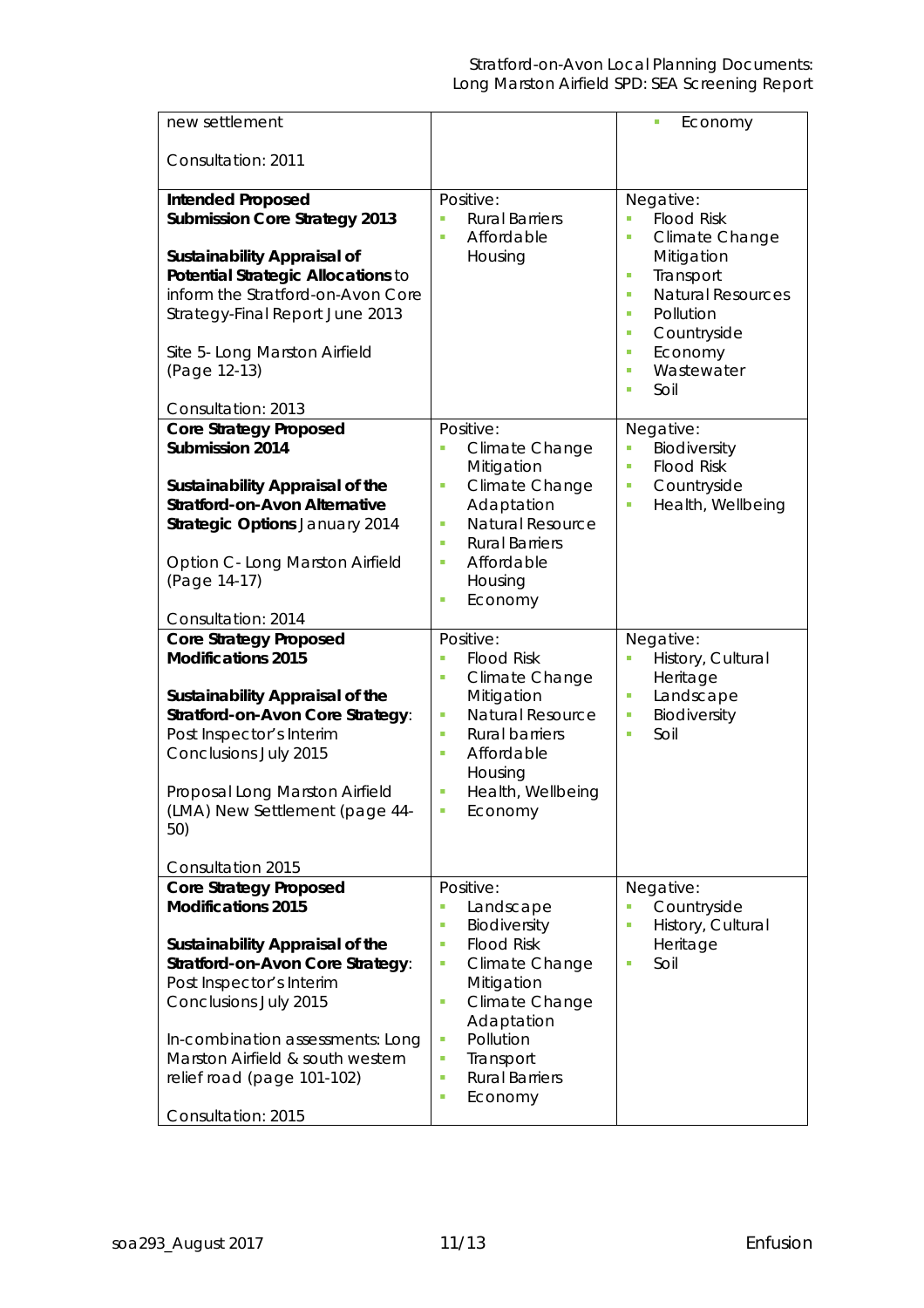| <b>Core Strategy Proposed</b><br><b>Modifications 2015</b><br>Sustainability Appraisal of the<br>Stratford-on-Avon Core Strategy:<br><b>Proposed Modifications August</b>                                             | Pre-mitigation:<br>Positive:<br><b>Flood Risk</b><br>E<br>Climate Change<br>п<br>Mitigation<br>Climate Change<br>ш                                                                                                                                                                                                                                                                 | Negative:<br>History, Cultural<br>Heritage<br>Landscape<br>× |
|-----------------------------------------------------------------------------------------------------------------------------------------------------------------------------------------------------------------------|------------------------------------------------------------------------------------------------------------------------------------------------------------------------------------------------------------------------------------------------------------------------------------------------------------------------------------------------------------------------------------|--------------------------------------------------------------|
| 2015<br>Proposal Long Marston Airfield<br>(LMA) New Settlement (Page 103)<br>Consultation: 2015                                                                                                                       | Adaptation<br><b>Natural Resource</b><br>Ľ,<br><b>Rural Barriers</b><br>п<br>Affordable<br>ш<br>Housing<br>Health, Wellbeing<br>×                                                                                                                                                                                                                                                  | Biodiversity<br>п                                            |
|                                                                                                                                                                                                                       | Economy<br>Ľ,<br>Post-mitigation:<br>Positive:<br>Landscape<br>п<br>Biodiversity<br>×<br><b>Flood Risk</b><br>п<br>Climate Change<br>ш<br>Mitigation<br>Climate Change<br>п<br>Adaptation<br><b>Natural Resource</b><br>٠<br>Pollution<br>п<br>Transport<br>п<br><b>Rural Barriers</b><br>Ľ,<br>Countryside<br>ш<br>Affordable<br>٠<br>Housing<br>Health/Wellbeing<br>×<br>Economy | Negative:<br>History, Cultural<br>Heritage                   |
| <b>Core Strategy Proposed</b><br><b>Modifications 2015</b>                                                                                                                                                            | Positive:<br>Landscape<br>Ľ,<br>Biodiversity<br>×                                                                                                                                                                                                                                                                                                                                  | Negative:                                                    |
| Sustainability Appraisal of the<br>Stratford-on-Avon Core Strategy:<br><b>Proposed Modifications August</b><br>2015<br>In-combination assessments: Long<br>Marston Airfield & south western<br>relief road (Page 114) | <b>Flood Risk</b><br>٠<br>Climate Change<br>п<br>Mitigation<br>Climate Change<br>Ľ,<br>Adaptation<br>Natural Resource<br>Ù,<br>Pollution<br>ш<br>ш                                                                                                                                                                                                                                 |                                                              |
| Consultation: 2015                                                                                                                                                                                                    | Transport<br><b>Rural Barriers</b><br>Ľ,<br>Countryside<br>×<br>Economy<br>×                                                                                                                                                                                                                                                                                                       |                                                              |

4.4 Thus it can be seen through the chronology of plan-making and assessment, that potential environmental effects were identified at an early stage, including consideration of reasonable alternatives, and subject to effective consultation in an iterative and ongoing process. Mitigation measures were developed for likely negative effects such that there are no likely residual negative effects on the environment. The LMA site in the SPD has been previously subject to SA/SEA and found sound through the examination and adoption of the Core Strategy.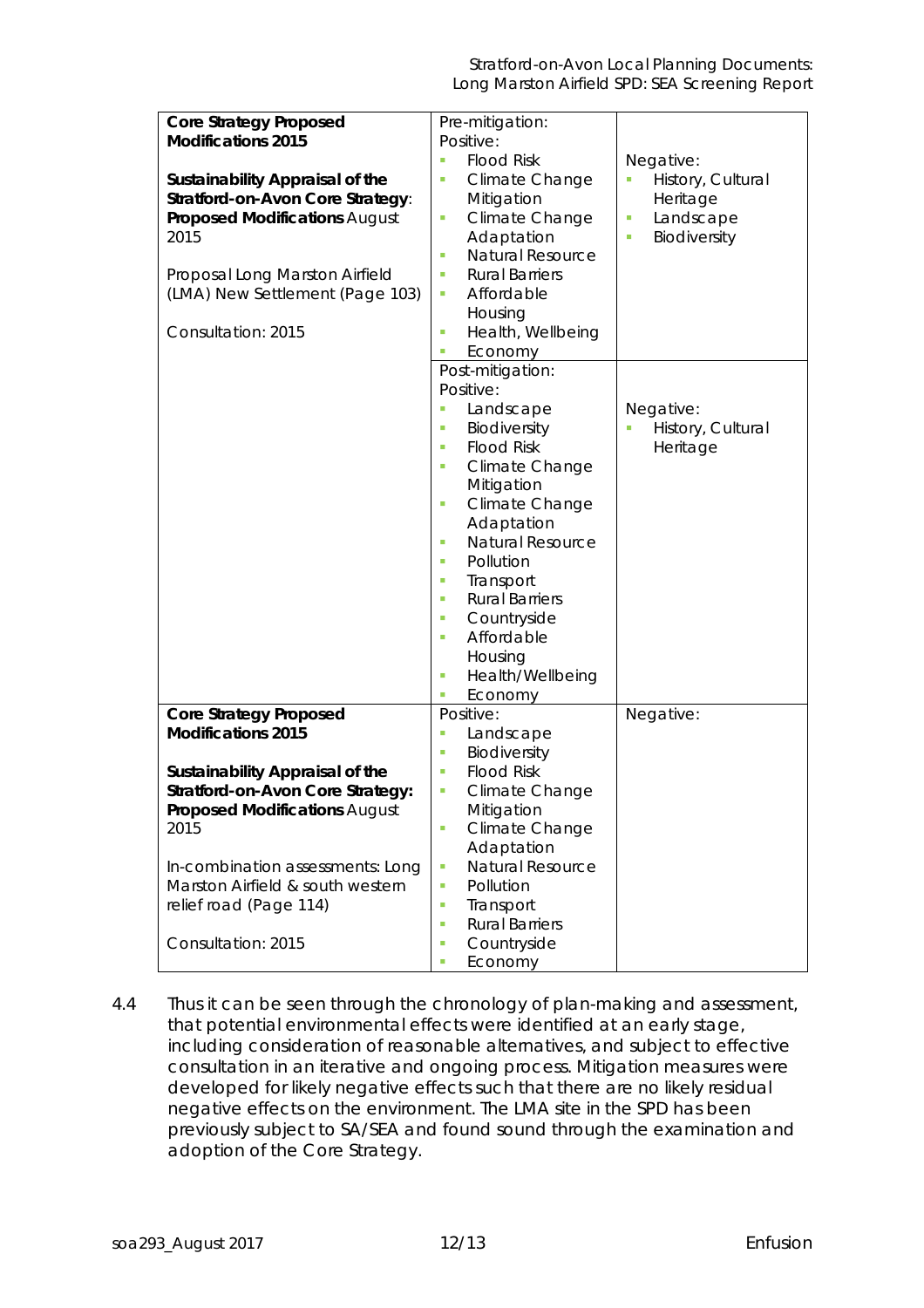## **5.0 SEA SCREENING DECISION**

5.1 Regulation 9 of the SEA Regulations requires that the responsible authority shall determine whether or not a plan is likely to have significant environmental effects. The responsible authority shall:

(a) take into account the criteria specified in Schedule 1 to these Regulations, and

(b) consult the consultation bodies

- 5.2 Where the responsible authority determines that the plan is unlikely to have significant environmental effects (and, accordingly, does not require an environmental assessment), or whether significant effects are likely that have been previously assessed through SA, it shall prepare a statement of its reasons for the determination.
- 5.3 Stratford-on-Avon District Council considers that the Long Marston Airfield Supplementary Planning Document is unlikely to have significant environmental effects and thus does not require a Strategic Environmental Assessment (SEA). This decision is made for the following key reasons:
	- 1. The likely significant effects on the environment were identified at an early stage of plan development during initial investigations for strategic options for the Core Strategy – all subject to SA incorporating SEA. Mitigation measures for negative effects have been developed and delivery is certain through policy requirements in the Core Strategy.
	- 2. Likely significant positive effects, negative effects and their mitigation measures have been refined and confirmed through iterations of the draft Core Strategy and its accompanying SA/SEA, such that there are no residual adverse environmental effects predicted.
	- 3. The drafts of strategic options and plan-making, together with each accompanying SA/SEA Report, have been subject to formal and public consultation, including examination. The Core Strategy and SA Report have been found sound.
	- 4. Likely significant effects have been previously assessed through SA incorporating SEA and therefore, further SEA of the LMA SPD is not required.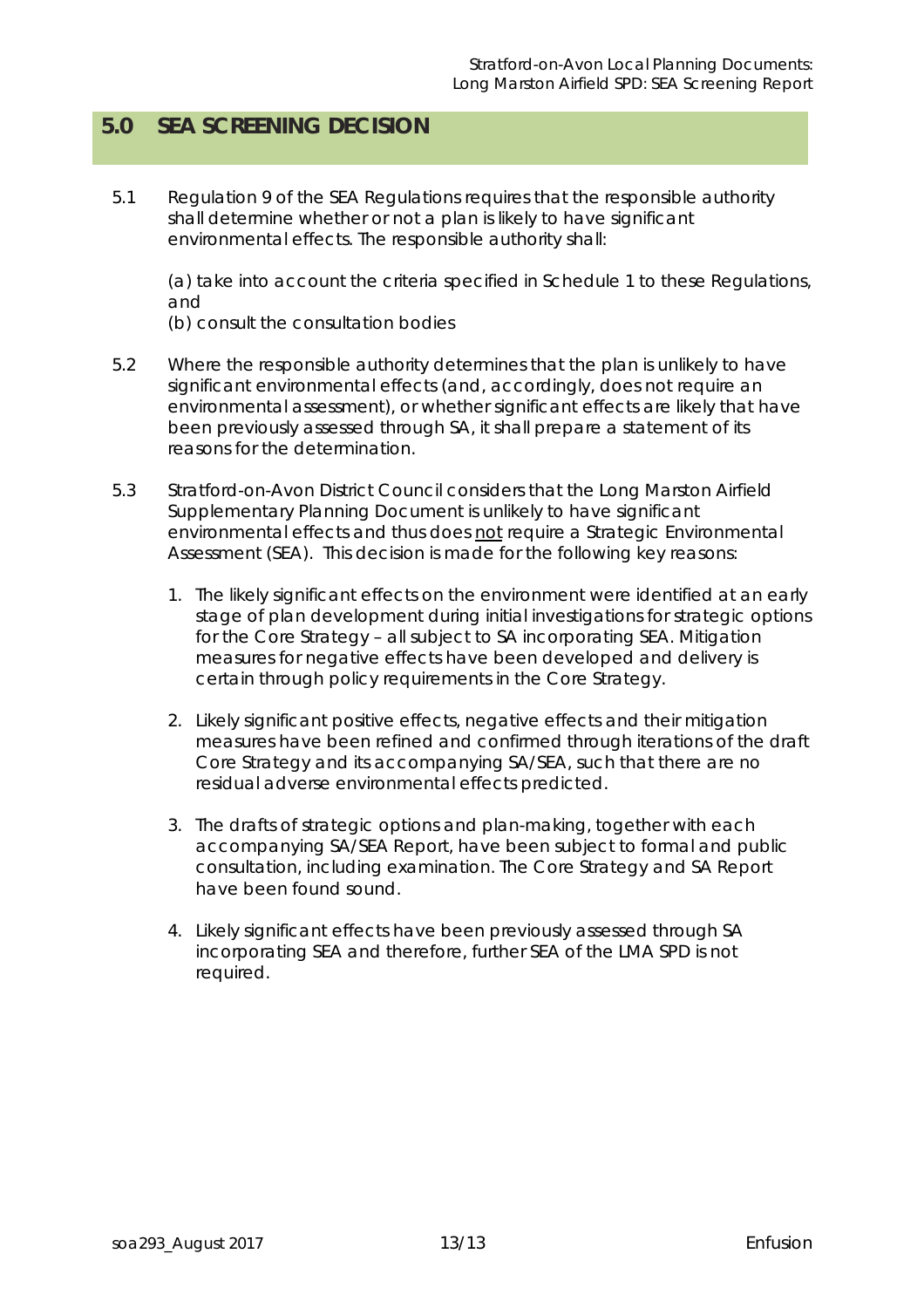| <b>Criteria</b>                                                                                                                                                                                                | Are significant environmental effects likely? Yes/ No |                                                                                                                                                                                                                                                                                                                                                                                                                                                                                                                                                                                                                                                                                                                              |
|----------------------------------------------------------------------------------------------------------------------------------------------------------------------------------------------------------------|-------------------------------------------------------|------------------------------------------------------------------------------------------------------------------------------------------------------------------------------------------------------------------------------------------------------------------------------------------------------------------------------------------------------------------------------------------------------------------------------------------------------------------------------------------------------------------------------------------------------------------------------------------------------------------------------------------------------------------------------------------------------------------------------|
| (Schedule 1 SEA<br><b>Regulations)</b>                                                                                                                                                                         | <b>Justification and evidence</b>                     |                                                                                                                                                                                                                                                                                                                                                                                                                                                                                                                                                                                                                                                                                                                              |
| 1. The characteristics of plans, having regard, in particular, to:                                                                                                                                             |                                                       |                                                                                                                                                                                                                                                                                                                                                                                                                                                                                                                                                                                                                                                                                                                              |
|                                                                                                                                                                                                                |                                                       |                                                                                                                                                                                                                                                                                                                                                                                                                                                                                                                                                                                                                                                                                                                              |
| (a) the degree to which<br>the plan sets a framework<br>for projects and other<br>activities, either with<br>regard to the location,<br>nature, size and operating<br>conditions or by allocating<br>resources | Yes                                                   | The SPD sets out the framework and guiding principles for the project of regenerating the existing Long Marston<br>Airfield (LMA) into a new settlement, and will be one of 14 new Garden Villages across the country. Policy CS.16<br>and the development proposal within the Core Strategy approximates that 3,500 new dwellings will be<br>delivered with a range of housing, as well as associate infrastructure including primary schools and a secondary<br>school, a village centre, with community, leisure and retail facilities, and 13 hectares of employment land.<br>The SPD will set the framework for the LMA project and other activities, including project level Environmental<br>Impact Assessment (EIA). |
| (b) the degree to which<br>the plan influences other<br>plans and programmes<br>including those in a<br>hierarchy                                                                                              | No                                                    | The LMA SPD sits beneath the Stratford-on-Avon Core Strategy in the hierarchy of planning documents, and has<br>been developed in relation to the LMA development proposal which is allocated within the Core Strategy<br>through Policy CS.16 and Proposal LMA.                                                                                                                                                                                                                                                                                                                                                                                                                                                             |
| (c) the relevance of the<br>plan for the integration of<br>environmental<br>considerations in particular<br>with a view to promoting<br>sustainable development                                                | Yes                                                   | The SPD is being developed as a spatial/land use plan and is considered to be relevant for the integration of<br>environment/sustainability considerations. The SPD will aim to ensure that development is of a high quality and<br>meets the requirements of the local community by creating a sustainable new settlement. The SPD will need to<br>comply with the existing Core Strategy and policies therein relating to sustainability and the environment, as well<br>as policies within higher level planning guidance such as the NPPF. The Core Strategy has been subject to SA<br>incorporating SEA throughout its preparation.                                                                                     |
| (d) environmental<br>problems relevant to the<br>plan                                                                                                                                                          | Yes, but<br>already<br>appraised                      | There are no specific environmental problems relevant to this plan that have not been identified and assessed<br>through the higher level Local Plan and its accompanying SA/SEA Reports.<br>Environmental problems were identified at an early stage of the development of this site in the Core Strategy.<br>Mitigation measures to avoid or minimise negative effects have been developed, consulted upon, and<br>examined, such that there are now no residual environmental problems.                                                                                                                                                                                                                                   |
| (e) the relevance of the<br>plan for the<br>implementation of<br>Community legislation on<br>the environment (for<br>example, plans and                                                                        | No                                                    | The SPD is not relevant as a plan for implementing community legislation.                                                                                                                                                                                                                                                                                                                                                                                                                                                                                                                                                                                                                                                    |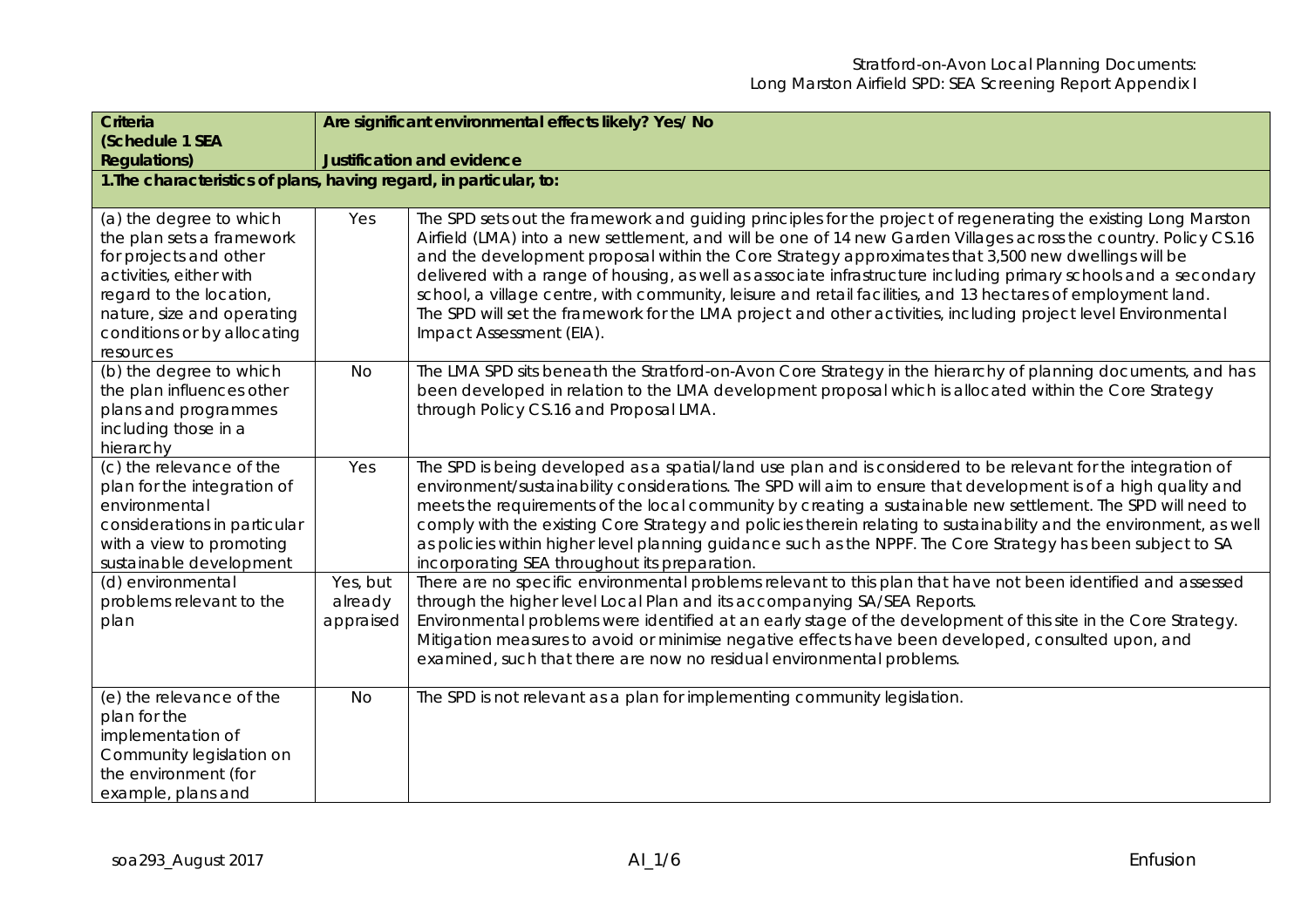| <b>Criteria</b>                                                                 | Are significant environmental effects likely? Yes/ No                                                                                                                                                                                                                                                                                                                                                                                                                                                                                                                                                                                                                                                                                                                                                                                                                                              |
|---------------------------------------------------------------------------------|----------------------------------------------------------------------------------------------------------------------------------------------------------------------------------------------------------------------------------------------------------------------------------------------------------------------------------------------------------------------------------------------------------------------------------------------------------------------------------------------------------------------------------------------------------------------------------------------------------------------------------------------------------------------------------------------------------------------------------------------------------------------------------------------------------------------------------------------------------------------------------------------------|
| (Schedule 1 SEA<br><b>Regulations)</b>                                          | <b>Justification and evidence</b>                                                                                                                                                                                                                                                                                                                                                                                                                                                                                                                                                                                                                                                                                                                                                                                                                                                                  |
| programmes linked to<br>waste management or<br>water protection).               |                                                                                                                                                                                                                                                                                                                                                                                                                                                                                                                                                                                                                                                                                                                                                                                                                                                                                                    |
|                                                                                 | 2. Characteristics of the effects and of the area likely to be affected, having regard, in particular, to:                                                                                                                                                                                                                                                                                                                                                                                                                                                                                                                                                                                                                                                                                                                                                                                         |
| (a) the probability,<br>duration, frequency and<br>reversibility of the effects | Biodiversity, Flora, Fauna: There are no internationally, nationally or locally designated biodiversity sites within<br>No<br>LMA. The nearest Natura 2000 site to LMA is approx. 20km to the west (Bredon Hill SAC). There are SSSI sites<br>located to the north, east and west of LMA, all less than 10km distance but no closer than 4km. Within LMA and<br>adjacent to there are some small blocks of Deciduous Woodland Priority Habitat. Additionally, the western area<br>of the site has been identified a potential Local Wildlife Site. Ecological assessments <sup>15</sup> undertaken by the<br>promotor of the Garden Village revealed that habitats present on the site were ecologically valuable only at<br>the local level; great crested newts outside of the site but not within, and the presence of some lesser horseshoe<br>and Barbastelle bats, but no roost sites found. |
|                                                                                 | LMA was not found to have any significant effects on biodiversity through the SA/SEA assessment <sup>16</sup> . Biodiversity<br>mitigation is provided through Core Strategy Policy CS.6 (Natural Environment) which expects that development<br>safeguard existing habitats, and where possible enhance and provide a net gain for biodiversity. This mitigation,<br>and the lack of designated biodiversity within or adjacent to the site, should ensure negative effects on<br>biodiversity do not occur as a result of development at LMA.                                                                                                                                                                                                                                                                                                                                                    |

<sup>15</sup> Lichfields (2017) Long Marston Airfield Environmental Impact Assessment Scoping Report

<sup>16</sup> Lepus Consulting (2015) Sustainability Appraisal of the Stratford-on-Avon Core Strategy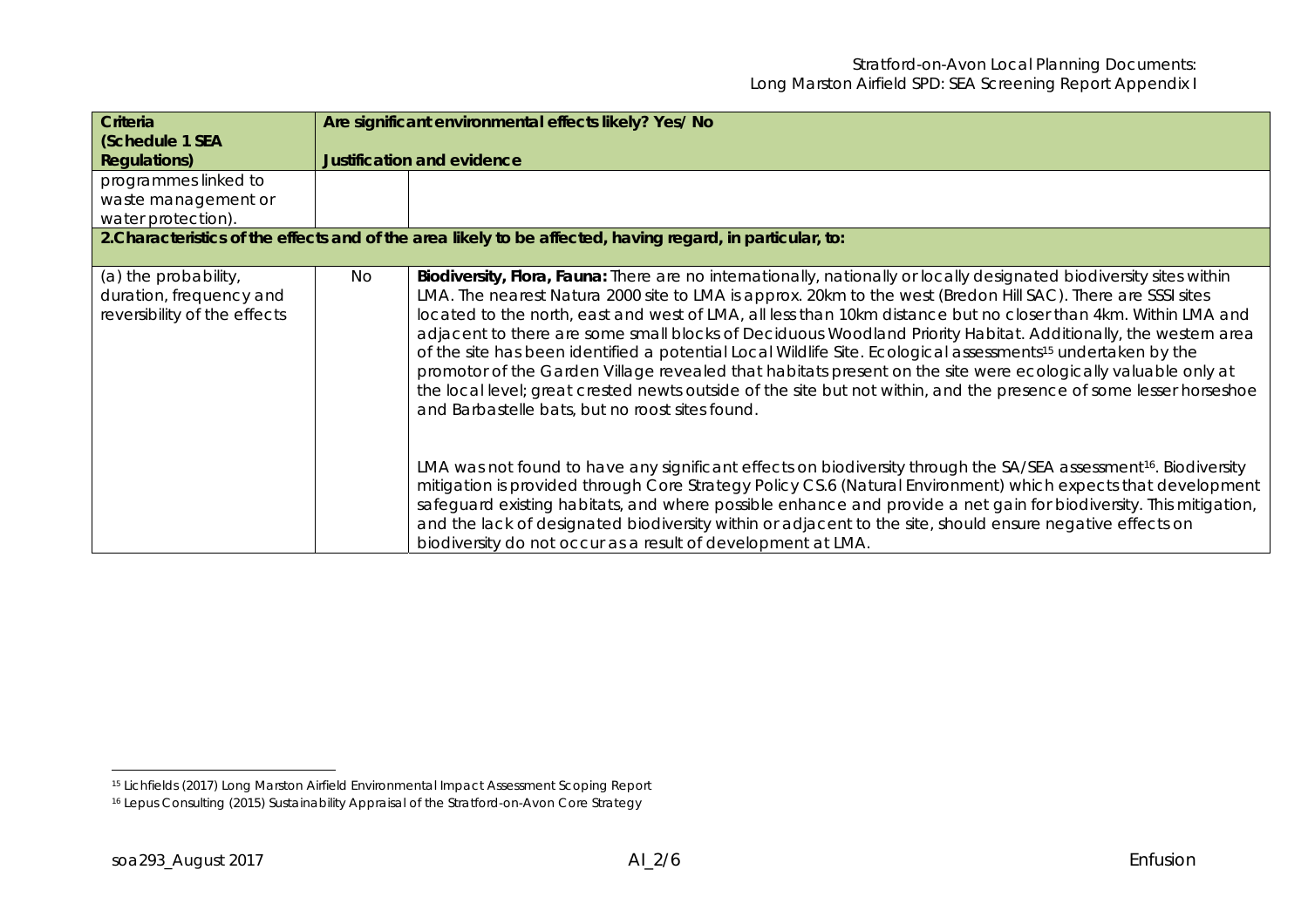| Criteria            | Are significant environmental effects likely? Yes/ No                                                                                                                                                                                                                                                                                                                                                                                                                                                                                                                                                   |
|---------------------|---------------------------------------------------------------------------------------------------------------------------------------------------------------------------------------------------------------------------------------------------------------------------------------------------------------------------------------------------------------------------------------------------------------------------------------------------------------------------------------------------------------------------------------------------------------------------------------------------------|
| (Schedule 1 SEA     |                                                                                                                                                                                                                                                                                                                                                                                                                                                                                                                                                                                                         |
| <b>Regulations)</b> | <b>Justification and evidence</b>                                                                                                                                                                                                                                                                                                                                                                                                                                                                                                                                                                       |
|                     | Human Health: The SPD will have positive effects on human health by providing additional housing, sports and<br>recreational facilities, community facilities and employment land. There is the potential for a reduction in<br>inequalities and development at LMA will meet the local community needs. New infrastructure, such as<br>footpaths and cycle paths will encourage residents to live more active lifestyles, with associated human health<br>benefits.                                                                                                                                    |
|                     | No significant effects were found as a result of the assessment of the site through the SA/SEA process <sup>17</sup> . Core<br>Strategy Policy CS.25 (Healthy Communities) aims to integrate new development with existing communities,<br>which includes providing new infrastructure or enhancing existing infrastructure, safeguarding and creating<br>community facilities, and outlines the minimum provisions of Open Space and recreation areas for different<br>scales of development.                                                                                                          |
|                     | Cultural Heritage: There are no historically designated features on LMA. The settlement of Long Marston 600m to<br>the west of LMA contains a number of Listed Buildings. Archaeological appraisal <sup>18</sup> conducted in 2014 revealed<br>the presence of ridge and furrow earthworks of medieval date across the site, which would be affected by<br>development. LMA has cultural significance for the local community due to its' history of use (WWII training<br>airfield) and for the number of cultural activities which take place at the site, including drag racing and flying<br>clubs. |
|                     | Mitigation is provided in the Core Strategy through Policy CS.8 (Historic Environment) which protects the District's<br>historic environment, both designated and non-designated, and the contributions it makes to the character<br>and identity of the District. This mitigation, and the absence of designated heritage assets within LMA, will ensure<br>that there will be no residual negative effects from the proposed development in the SPD.                                                                                                                                                  |
|                     | Natural resources (soil, water, air): LMA is a mix of grade 3b best and most versatile agricultural land and<br>previously developed land. There is the potential for land contamination to be an issue given the previous and<br>existing use of the airfield. The site is also within a Nitrate Vulnerable Zone <sup>19</sup> . There are no waterbodies or<br>rivers/streams flowing through LMA, however an unnamed stream flows from north to south to the west of the                                                                                                                             |
|                     | airfield. Most of the site is within Flood Zone 1 (low probability of flooding), However, to the west of the airfield is                                                                                                                                                                                                                                                                                                                                                                                                                                                                                |

<sup>17</sup> Lepus Consulting (2015) Sustainability Appraisal of the Stratford-on-Avon Core Strategy: Proposed Modifications

<sup>18</sup> Cotswold Archaeology (2014) Long Marston Airfield Long Marston, Warwickshire: Initial Heritage Appraisal

<sup>19</sup> Environment Agency (2017) WIYBY maps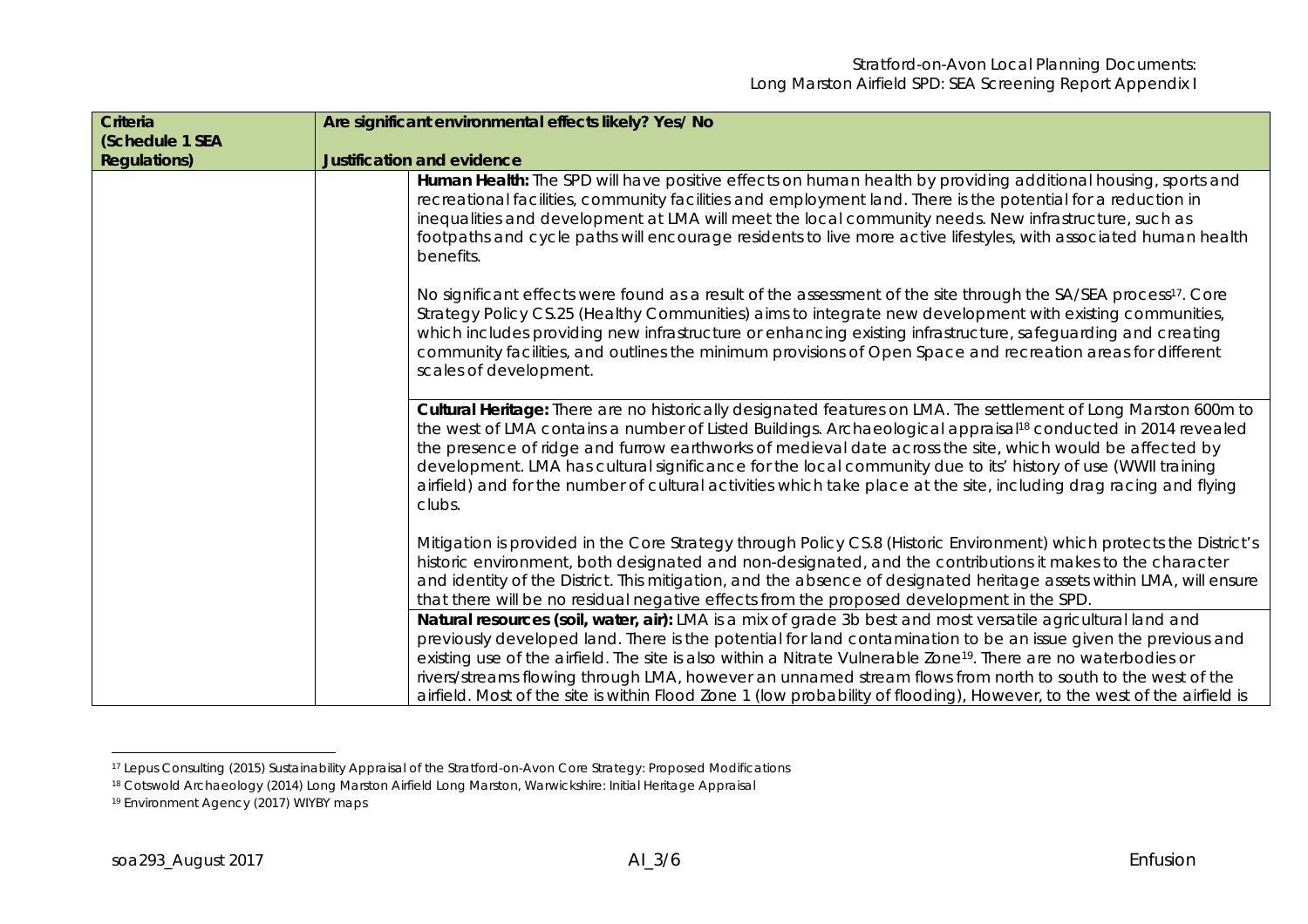| Criteria                               | Are significant environmental effects likely? Yes/ No                                                                                                                                                                                                                                                                                                                                                                                                                                                                                                                                                                                                                                                                                                                                   |  |
|----------------------------------------|-----------------------------------------------------------------------------------------------------------------------------------------------------------------------------------------------------------------------------------------------------------------------------------------------------------------------------------------------------------------------------------------------------------------------------------------------------------------------------------------------------------------------------------------------------------------------------------------------------------------------------------------------------------------------------------------------------------------------------------------------------------------------------------------|--|
| (Schedule 1 SEA<br><b>Regulations)</b> | <b>Justification and evidence</b>                                                                                                                                                                                                                                                                                                                                                                                                                                                                                                                                                                                                                                                                                                                                                       |  |
|                                        | an area of flood zone 3 (high probability of flooding) along the path of the unnamed stream. There is also the<br>potential for surface water flooding at the airfield. The nearest AQMA <sup>20</sup> to the airfield is within Stratford-upon-<br>Avon, approx. 9km to the north. The amount of development is likely to result in a significant increase in traffic<br>within the AQMA. However, the creation of the SWRR will avoid additional traffic within the AQMA by allowing<br>traffic to avoid the centre of Stratford Town.<br>The SA/SEA assessment <sup>21</sup> of the site and accompanying SWRR found that there would be no significant negative<br>effects on natural resources, and that Policy mitigation provided by the Core Strategy was sufficient to prevent |  |
|                                        | negative effects.                                                                                                                                                                                                                                                                                                                                                                                                                                                                                                                                                                                                                                                                                                                                                                       |  |
|                                        | Material Assets: The site does not contain any natural assets, such as forestry/woodlands, and is not located<br>within a designated Mineral Safeguarded Area. With regards to built assets, there is potential for waste water<br>infrastructure to be an issue, and there is work required to relocate an existing gas line which runs through the<br>site. However, the SA/SEA <sup>22</sup> of the site did not highlight any significant infrastructure constraints which would<br>make the site unsuitable for development.<br>Policy CS.16 and LMA Proposal include requirements for upgrading the foul sewer infrastructure.                                                                                                                                                    |  |
|                                        | Landscape: The airfield is not within the Cotswolds AONB and is not within a Special Landscape Area, but is only<br>3km from the edge of the AONB and the size of development may have a negative effect on the setting of the<br>designation. As the airfield is largely previously developed land, there is the opportunity for new development to<br>improve the local landscape.                                                                                                                                                                                                                                                                                                                                                                                                    |  |
|                                        | Core Policy CS.5 (Landscape) aims to protect the landscape character of the District by minimising and<br>mitigating the impact of development, including cumulative impacts. Further mitigation is provided through<br>Policy CS.11 (Cotswolds AONB) which protects the AONB from negative effects of development. These policies<br>were considered sufficient by the SA/SEA assessment <sup>23</sup> to mitigate any significant negative effect of the site on<br>the landscape and local countryside.<br>CS.16 and the SPD require a comprehensive green infrastructure strategy including structural landscaping and                                                                                                                                                              |  |

<sup>20</sup> https://uk-air.defra.gov.uk/aqma/maps

<sup>21</sup> Lepus Consulting (2015) Sustainability Appraisal of the Stratford-on-Avon Core Strategy: Proposed Modifications

<sup>22</sup> Ibid.

<sup>23</sup> Ibid.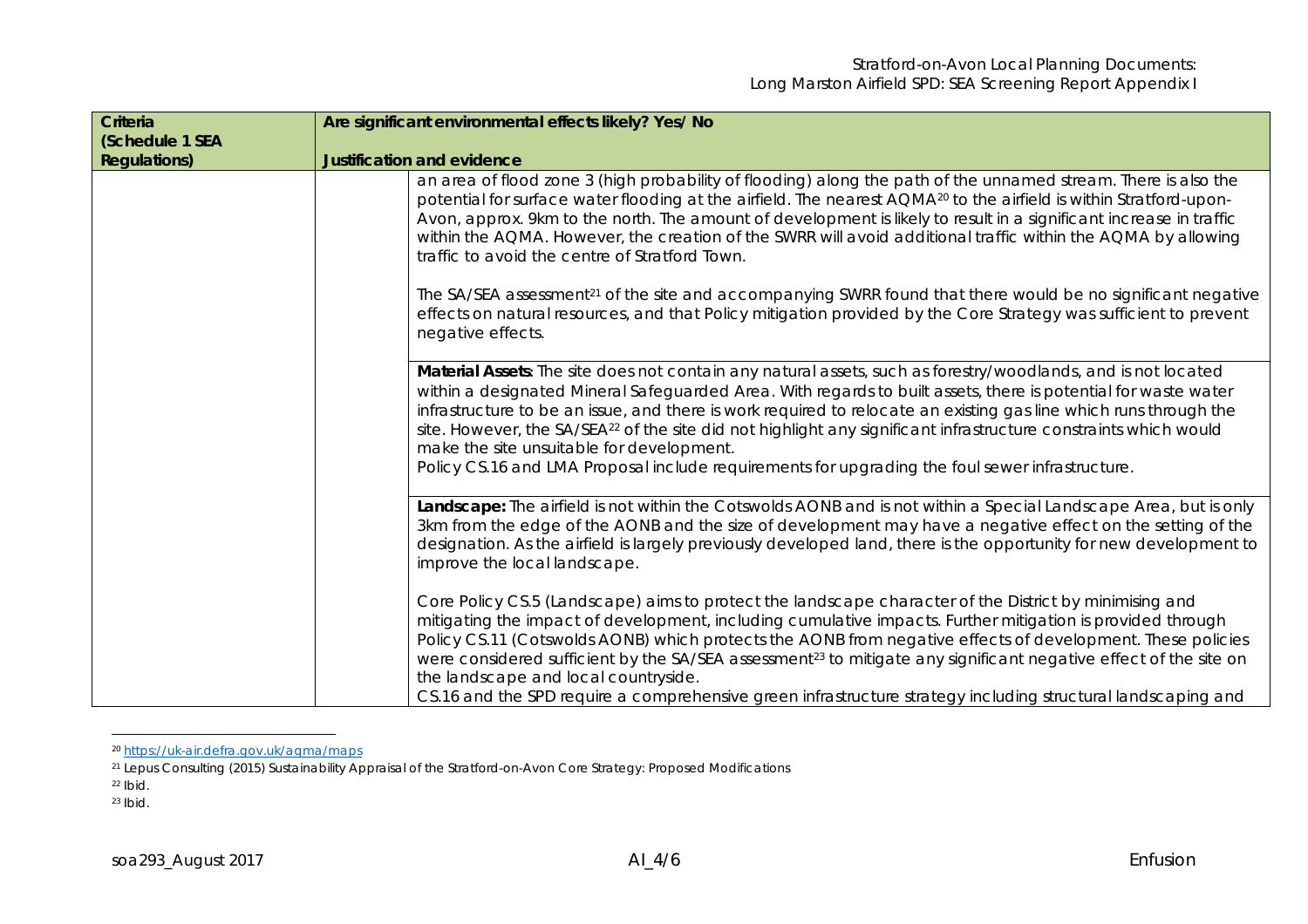| Criteria<br>(Schedule 1 SEA<br><b>Regulations)</b>                                                                                    | Are significant environmental effects likely? Yes/ No<br><b>Justification and evidence</b> |                                                                                                                                                                                                                                                                                                                                                                                                                                                                                                                                                                                                                                                                                                                                                |
|---------------------------------------------------------------------------------------------------------------------------------------|--------------------------------------------------------------------------------------------|------------------------------------------------------------------------------------------------------------------------------------------------------------------------------------------------------------------------------------------------------------------------------------------------------------------------------------------------------------------------------------------------------------------------------------------------------------------------------------------------------------------------------------------------------------------------------------------------------------------------------------------------------------------------------------------------------------------------------------------------|
|                                                                                                                                       |                                                                                            | open space as part of the masterplanning - confirming implementation of mitigation and enhancement<br>measures.                                                                                                                                                                                                                                                                                                                                                                                                                                                                                                                                                                                                                                |
| (b) the cumulative nature<br>of the effects                                                                                           | No.                                                                                        | Core Policy CS.5 (Landscape) aims to protect the landscape character of the District by minimising and<br>mitigating the impact of development, including cumulative impacts. Further mitigation is provided through<br>Policy CS.11 (Cotswolds AONB) which protects the AONB from negative effects of development. The SA/SEA <sup>24</sup> of<br>the site did not identify any significant cumulative effects.                                                                                                                                                                                                                                                                                                                               |
| (c) the transboundary<br>nature of the effects                                                                                        | <b>No</b>                                                                                  | No significant transboundary effects with other EU countries are likely from the proposals.                                                                                                                                                                                                                                                                                                                                                                                                                                                                                                                                                                                                                                                    |
| (d) the risks to human<br>health or the environment<br>(for example, due to<br>accidents)                                             | No                                                                                         | There is a requirement for infrastructure related work, including capping or diverting a gas main, which is<br>hazardous work. There is also a potential requirement to deal with contaminated land at the site, which may<br>also pose a risk to human health. The SA/SEA <sup>25</sup> of the site did not identify any significant negative effects on<br>human health. The treatment of the gas main and any contamination will be the subject of rigorous procedures<br>overseen by the Health and Safety Executive and other responsible authorities.<br>CS.4 Water Quality & Flood Risk, & Policy CS.9 Design & Distinctiveness, provides mitigation measures to ensure<br>that there are no risks to human health and the environment. |
| (e) the magnitude and<br>spatial extent of the effects<br>(geographical area and<br>size of the population likely<br>to be affected); | Yes                                                                                        | The LMA comprises a major development with approximately 3,500 dwellings and associated infrastructure,<br>including services, facilities, and a new relief road. The proposals have been subject to SA/SEA previously.                                                                                                                                                                                                                                                                                                                                                                                                                                                                                                                        |

<sup>24</sup> Lepus Consulting (2015) Sustainability Appraisal of the Stratford-on-Avon Core Strategy: Proposed Modifications 25 Ibid.